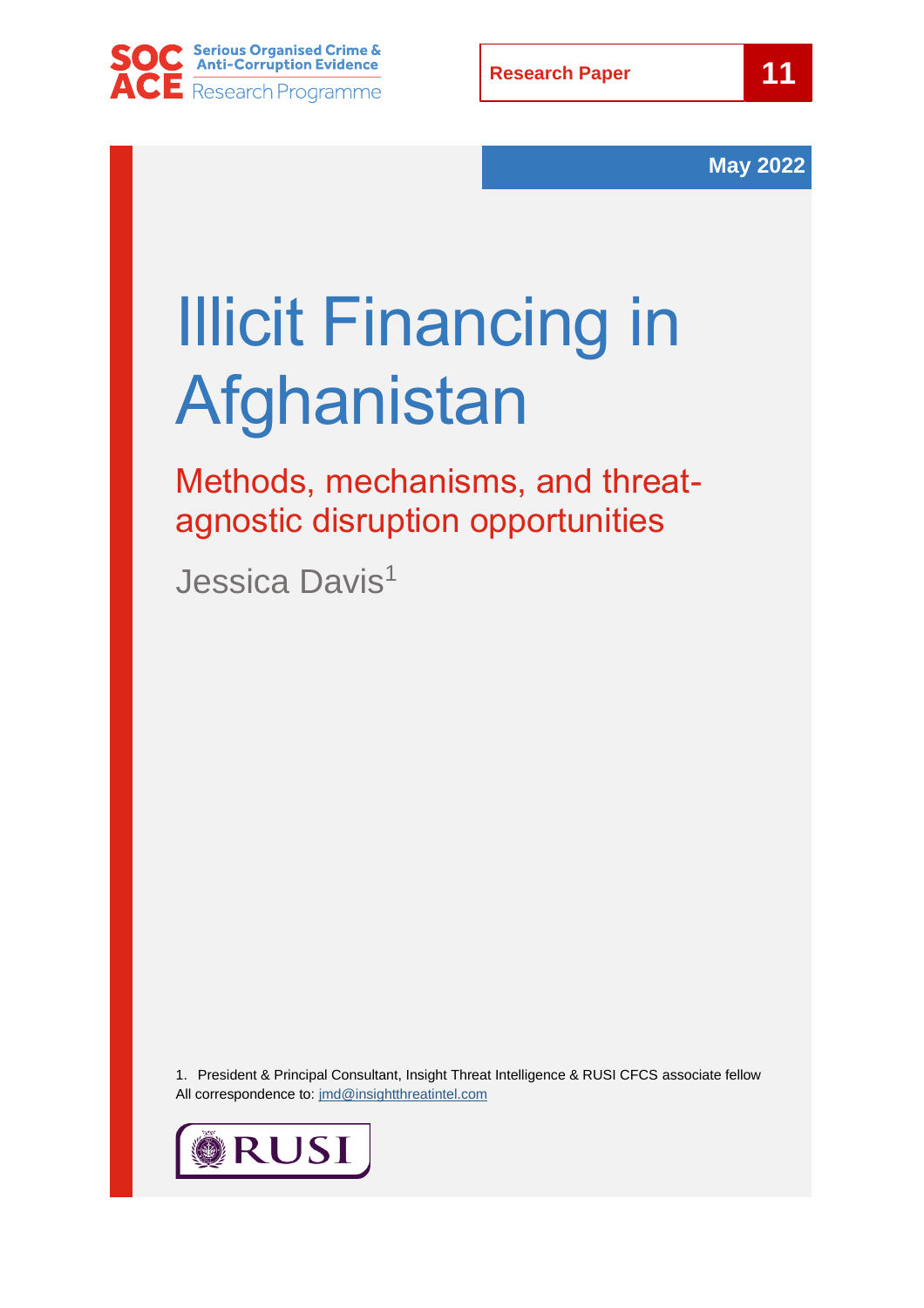#### **Acknowledgments**

This report would not be possible without the efforts of a number of individuals who both saw the potential of such a project and helped bring it to fruition. I would like to thank Tom Keatinge and Gonzalo Saiz at RUSI CFCS for commissioning the project, providing input on the methodology and approach, and for providing research support. I would also like to thank my research assistant, Lena Martynova, for her research, editing, and formatting support. This project was greatly enhanced by the assistance of the individuals who consented to be interviewed, and I am extremely grateful for the time they dedicated to this project. They are cited throughout, but include Alex Zerden, Jodi Vittori, Vanda Felbab-Brown, Don Rassler, Colin Clarke, Arian Sharifi, and Michael Templeton. I would also like to thank the four anonymous interview subjects who could not be named due to concerns for their safety and that of their families. Finally, I would like to thank the reviewers of this report and Heather Marquette who provided extensive, thoughtful comments that greatly improved the project.

#### **Suggested citation**

Davis, J. (2022). *Illicit financing in Afghanistan. Methods, mechanisms, and threat-agnostic disruption opportunities.* SOC ACE Research Paper No 11. Birmingham, UK: University of Birmingham.

#### **About the author**

**Jessica Davis** is President and Principal Consultant with Insight Threat Intelligence and is President of the Canadian Association for Security and Intelligence Studies. She began her career in intelligence analysis with the Canadian Armed Forces, then transitioned to a policy role at Global Affairs Canada before becoming a team leader with the Financial Transactions and Reports Analysis Centre of Canada (FINTRAC), Canada's financial intelligence unit. Jessica's last role in government was as senior strategic analyst at the Canadian Security Intelligence Service responsible for threat financing. She now works to bring evidence-based solutions to the private and public sectors to counter illicit financing and terrorism. Jessica is also a PhD candidate at the Norman Paterson School of International Affairs at Carleton University studying counter-terrorist financing. She is the author of *Women in Modern Terrorism: From Liberation Wars to Global Terrorism and the Islamic State* (2017)*,* and *Illicit Money: Financing Terrorism in the 21st Century (Lynne Rienner in 2021).* Jessica is an associate fellow with the Global Network on Extremism and Technology (GNET) and RUSI's Centre for Financial Crime and Security Studies (CFCS), and a senior visiting fellow with the Soufan Center, as well as a Social Sciences and Humanities Research Council Canada Graduate School (SSHRC CGS) Joseph Armand Bombardier scholar.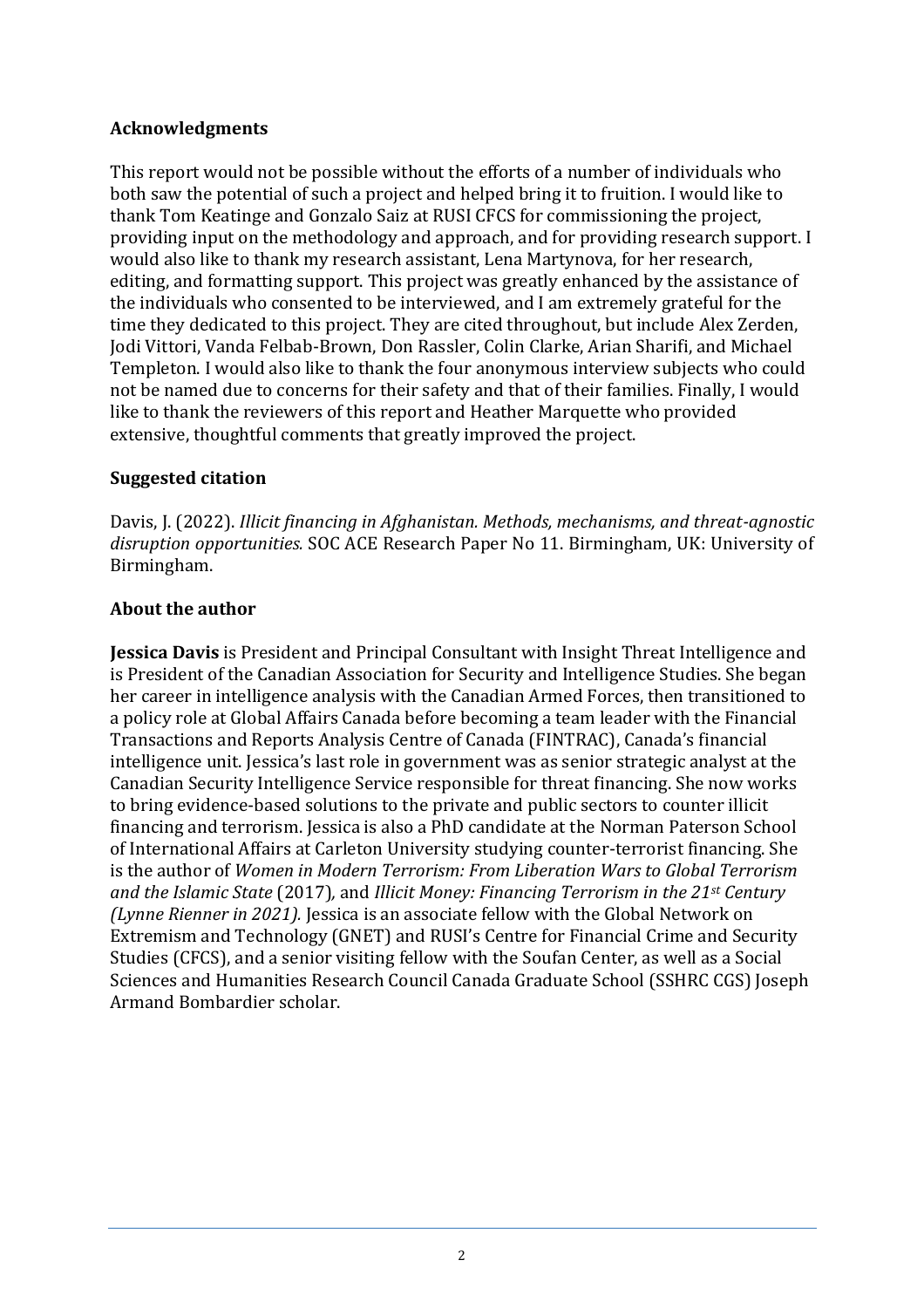#### **About SOC ACE**

The Serious Organised Crime & Anti-Corruption Evidence (SOC ACE) research programme aims to help 'unlock the black box of political will' for tackling serious organised crime, illicit finance and transnational corruption through research that informs politically feasible, technically sound interventions and strategies. Funded by the UK's Foreign, Commonwealth & Development Office (FCDO), SOC ACE is a new component in the Anti-Corruption Evidence (ACE) research programme, alongside Global Integrity ACE and SOAS ACE. SOC ACE is managed by the University of Birmingham, working in collaboration with a number of leading research organisations and through consultation and engagement with key stakeholders.

SOC ACE is funded by the UK Foreign, Commonwealth, & Development Office. The views expressed here do not necessarily reflect the UK Government's official policies.

© Crown Copyright 2022.

#### **Find out more**

[https://www.birmingham.ac.uk/schools/government/departments/international](https://www.birmingham.ac.uk/schools/government/departments/international-development/research/soc-ace/index.aspx)[development/research/soc-ace/index.aspx](https://www.birmingham.ac.uk/schools/government/departments/international-development/research/soc-ace/index.aspx)



SOC ACE University of Birmingham Birmingham B15 2TT United Kingdom



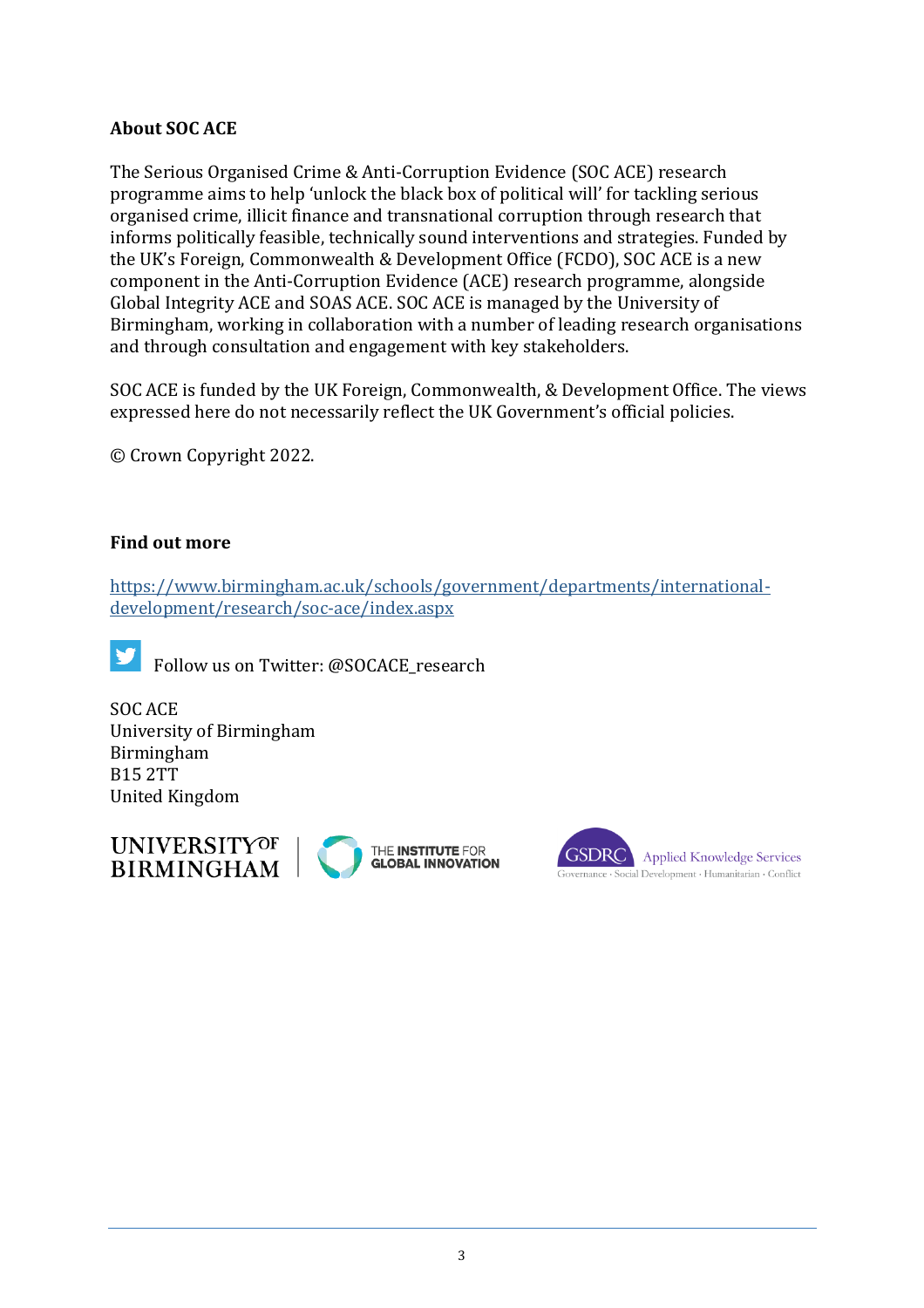### **Contents**

| <b>Acronyms and abbreviations</b>                                  |                                                  | 5         |
|--------------------------------------------------------------------|--------------------------------------------------|-----------|
| <b>Summary</b>                                                     |                                                  | 6         |
| <b>Introduction</b>                                                |                                                  | 7         |
|                                                                    | <b>Financing illicit activity in Afghanistan</b> | <b>10</b> |
| 2.1.                                                               | Raising funds                                    | 10        |
| 2.2.                                                               | Using, storing, and managing funds               | 14        |
| 2.3.                                                               | Moving and obscuring funds                       | 16        |
|                                                                    | 2.3.1. Professional enablers                     | 17        |
| <b>Exploiting jurisdictions and global finance vulnerabilities</b> |                                                  | 19        |
| <b>Threat-agnostic capabilities and policy options</b>             |                                                  | 21        |
| 4.1.                                                               | Aid and donor funding                            | 21        |
| 4.2.                                                               | Foreign assets                                   | 22        |
| 4.3.                                                               | Hawala and banking                               | 23        |
| 4.4.                                                               | Impact of sanctions                              | 25        |
| <b>Conclusion</b>                                                  |                                                  | 27        |
| <b>References</b>                                                  |                                                  | 29        |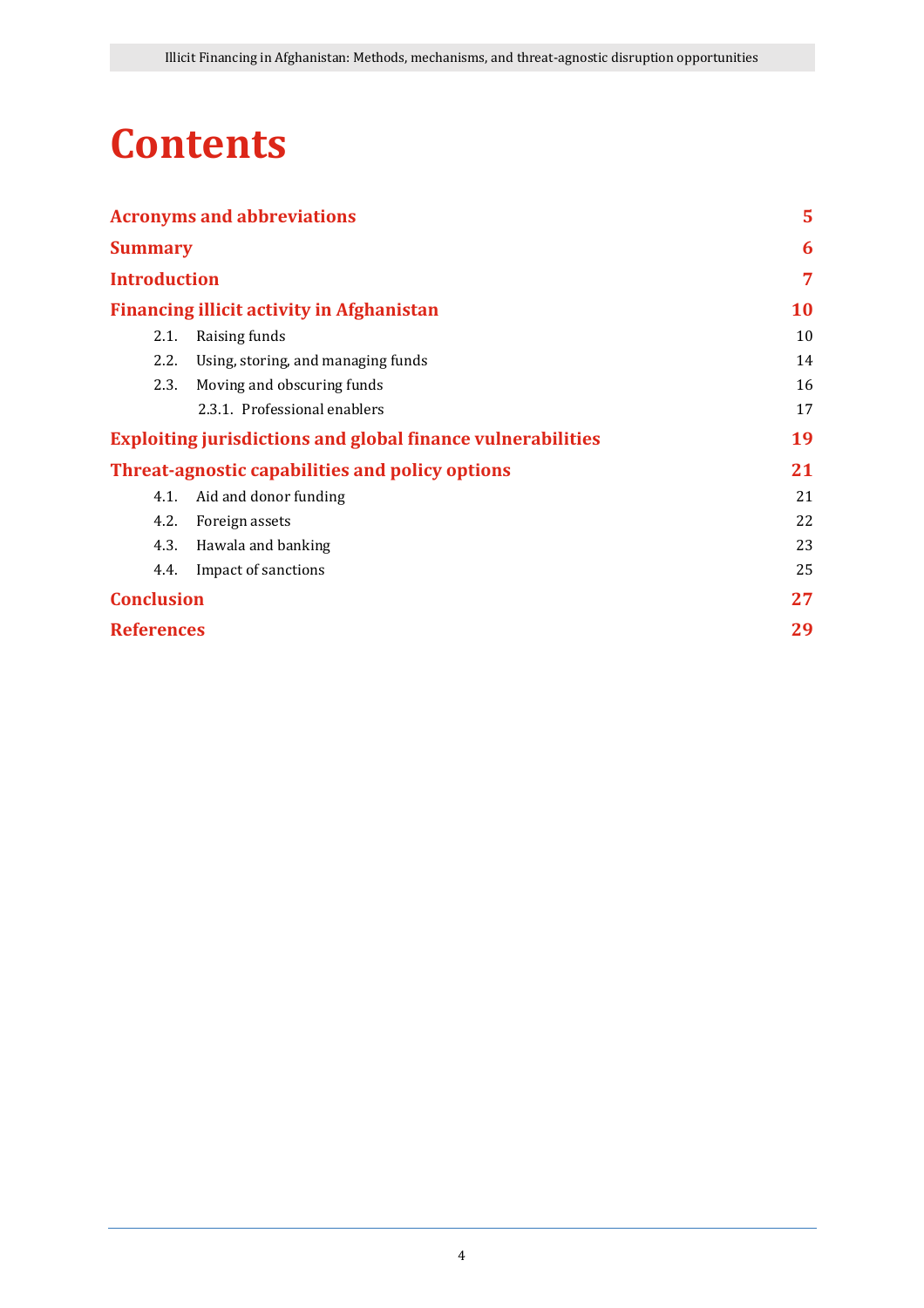# <span id="page-4-0"></span>**Acronyms and abbreviations**

| <b>AQ</b>       | Al Qaeda                                                          |  |
|-----------------|-------------------------------------------------------------------|--|
| <b>FATF</b>     | <b>Financial Action Task Force</b>                                |  |
| <b>FinTRACA</b> | Financial Transactions and Reports Analysis Center of Afghanistan |  |
| <b>HiG</b>      | Hezb-e Islami Gulbuddin                                           |  |
| <b>ISI</b>      | (Pakistan) Inter-Services Intelligence                            |  |
| <b>ISIL-KP</b>  | Islamic State Khorasan Province                                   |  |
| NGO             | Non-governmental organisation                                     |  |
| <b>SWIFT</b>    | Society for Worldwide Interbank Financial Telecommunications      |  |
| <b>TTP</b>      | Tehrik-e Taliban Pakistan                                         |  |
|                 |                                                                   |  |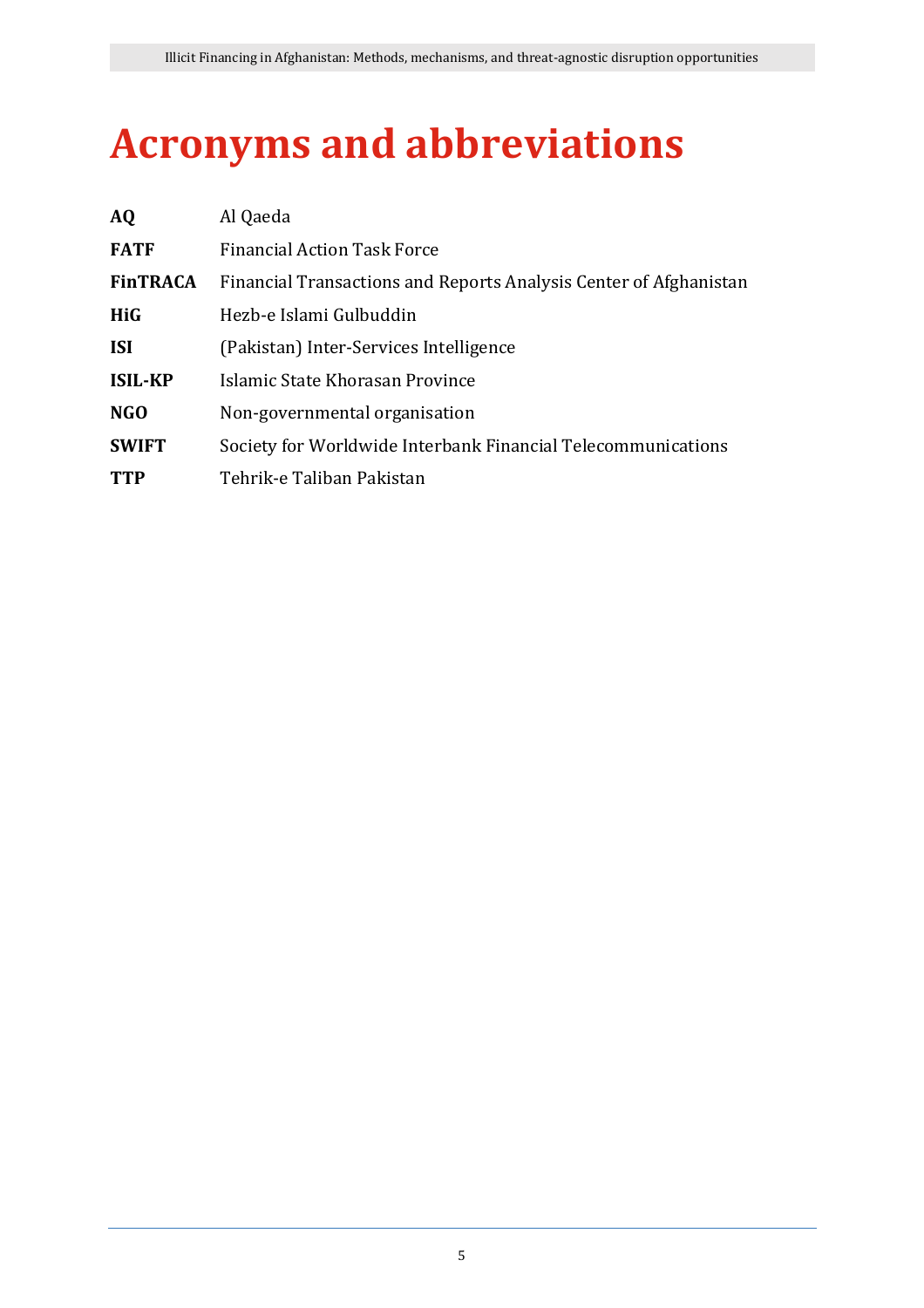# <span id="page-5-0"></span>**Summary**

Illicit actors in Afghanistan, including drug traffickers, warlords, terrorist groups, and even former government officials, exploit the country to achieve their own political and economic objectives. Historical and contemporary sources demonstrate that there are patterns in how these actors raise, manage, store, move, and obscure money.

To raise funds, illicit actors engage in the production and trafficking of narcotics, taxation and extortion activities, illegal mining and timber production, and any other activities that can generate revenues. Depending on the actor in question, management of the acquired funds might be centralised, within the purview of a financial head, or decentralised, with control vested within several stakeholders. Illicit actors store some of their funds in cash within Afghanistan and use hawalas and banks to both store and transfer wealth out of the country. Since the Taliban takeover, international sanctions have largely ended the ability of banks to transact with most aspects of the global financial sector, with the exception of regional banking relationships that remain intact. Therefore, in addition to hawalas, common methods of moving money out of Afghanistan include bulk cash couriers, the transfer of precious metals and stones, and trade-based money laundering schemes. Wealth is moved out of Afghanistan to several key jurisdictions. Much of it makes its way to the United Arab Emirates (UAE) where funds are invested in businesses and real estate. Funds are also moved to Pakistan, Turkey, and to a lesser extent Iran and other neighbouring or proximate countries.

The stability of illicit financing mechanisms over time and across illicit actors presents opportunities for detection and disruption. However, this also applies to limitations of disruption opportunities. Since illicit actors in Afghanistan raise most of their funds within the country, there are few opportunities to disrupt internal Afghan revenue sources in the post-August 2021 context. As such, other detection and disruption opportunities that can be used to combat illicit financing with a nexus to Afghanistan must be examined. The policy options elaborated in this report include: enhancing the monitoring of aid and donor funding entering the country, facilitating the adoption of foreign asset and beneficial ownership tracing, introducing reforms to the hawala and banking sectors, and addressing deficiencies in international sanctions regimes.

A regionally coordinated policy approach to counter illicit financing from Afghanistan can reduce the ability of illicit actors to access their wealth and fund their activities. However, without access to a cooperative government in Afghanistan, there are limits to what can be achieved. Nonetheless, many of the policy and disruption opportunities available to counter illicit Afghan finance also serve to strengthen the integrity of the global financial system, address existing policy gaps in other jurisdictions, and can generally serve to enhance international cooperation on counter-illicit financing.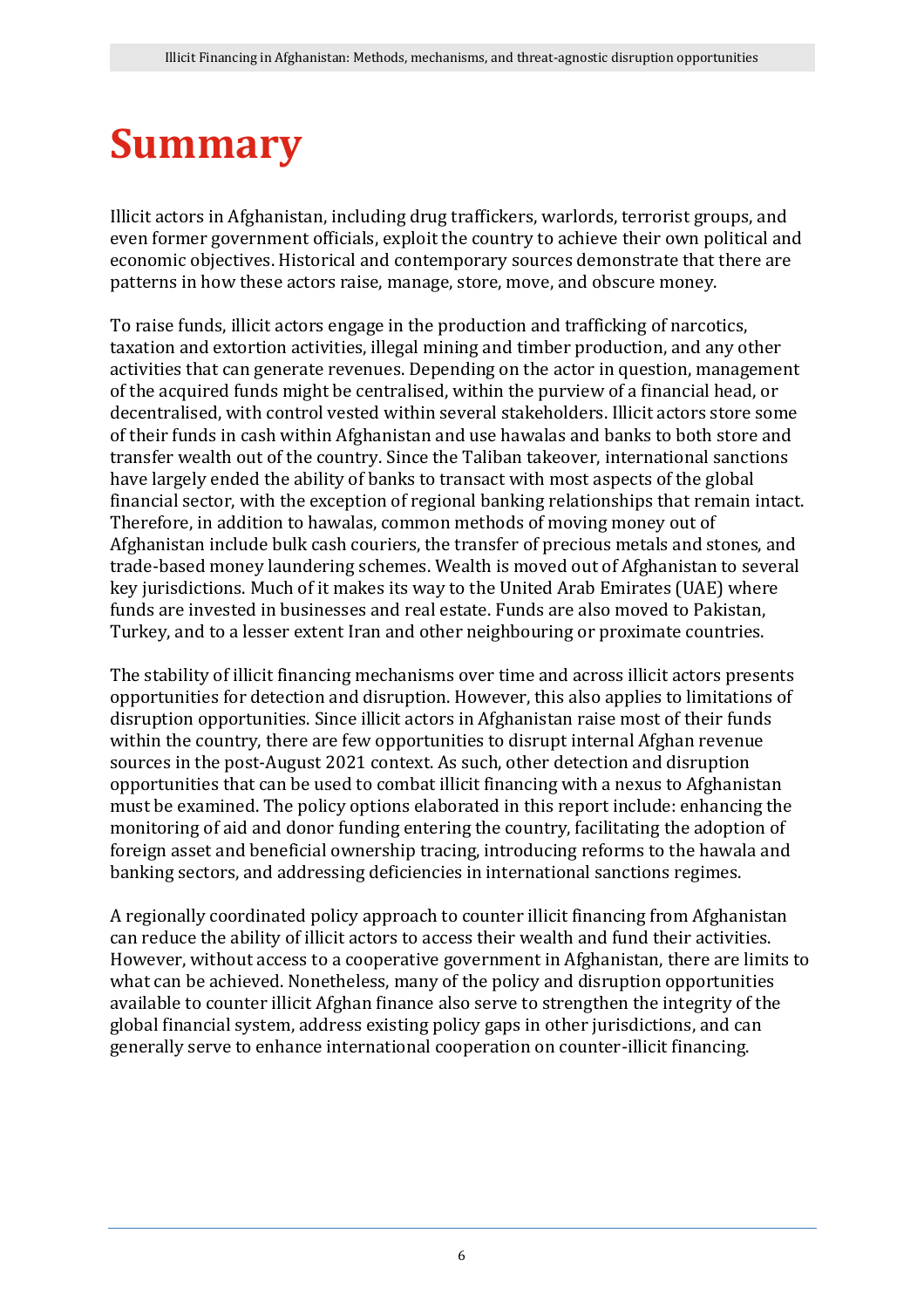### <span id="page-6-0"></span>**Introduction**

Illicit actors in Afghanistan undertake a variety of activities and can be categorised in many different (and overlapping) ways: they include drug traffickers, warlords, insurgent and terrorist groups, and in some cases, members of the former Afghan government (Anonymous2, 2022; Sharifi, 2022). What these actors have in common is the interest and ability to exploit Afghanistan's resources for their own aims, whether that be political or economic objectives, or a combination of both.

Most illicit actors in Afghanistan raise funds through the exploitation of the country's limited economic activity. This includes the production and trafficking of narcotics, taxation and extortion activities (such as road taxes), illegal mining and timber production, and any other activities that can generate revenues. However, within Afghanistan, there is significant variation in how, economic activities are taxed and who by (Amiri & Jackson, 2022). The vast majority of illicit actors store some of their wealth in cash within Afghanistan, and in some cases use the services of deposit-taking hawalas<sup>1</sup> to store funds. Illicit actors also use the hawala sector to move money into, around, and out of Afghanistan. Other common methods of moving money out of Afghanistan include bulk cash couriers, either through land borders or on aeroplanes, bank transfers (making use of correspondent banking relationships – primarily with Pakistan), the movement of precious metals and stones, and trade-based money laundering schemes (Anonymous3, 2022). Since the Taliban takeover, international sanctions have largely ended the ability of banks to transact with most aspects of the global financial sector (Anonymous1, 2022).

However, some experts dispute the role of hawala in Afghan illicit financing, arguing that the sector is not capable of conducting the large volume transactions that most illicit activity requires; instead, prior to the Taliban's takeover in August 2021, bank transfers were used, both due to logistical limits on hawala transactions and for security reasons (Anonymous1, 2022). This issue illustrates a key point about Afghanistan and illicit finance: there is limited (and often competing) evidence about how funds are raised, used, moved, stored, managed, and obscured by these actors. While this research aims to corroborate and triangulate claims about illicit financing in Afghanistan, in many circumstances there is limited information outlining methods and mechanisms. As such, whenever possible, clarifying language expressing uncertainty or a balance of probabilities is used.

Illicit actors move funds (and more broadly, wealth) out of Afghanistan to several key jurisdictions. Much of it makes its way to the UAE where funds are invested in businesses and real estate. Funds are also moved to Pakistan, Turkey, and to a lesser

<sup>1</sup> Hawala is a system used to move money around the world, and is particularly popular in non-Western countries. A lot of descriptions of hawala rely on tropes like 'untraceability' and 'ancient'. To a certain extent, both of these things are true, but sensationalise some of the routine aspects of hawala. Hawala transactions involve the movement of money between two locations, generally without the physical transfer of funds, and they operate domestically and internationally. Hawalas are used to move money around the world because they are fast and inexpensive, provided that the sending and receiving parties can get to the physical location of the hawaladar.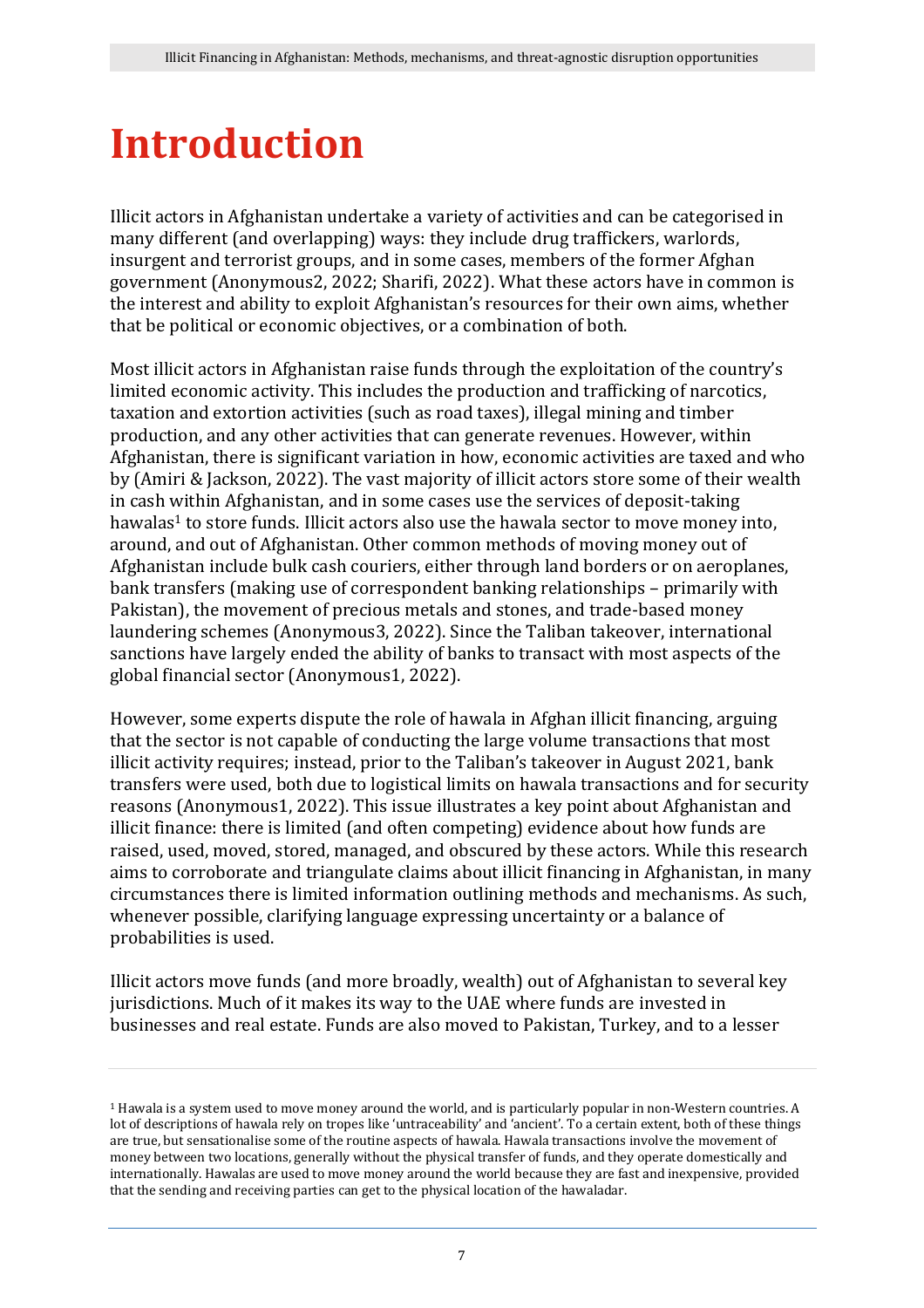extent Iran and other neighbouring or proximate countries. These jurisdictions have several things in common: geographic proximity to Afghanistan and weak anti-money laundering and counter-terrorist financing regimes. Illicit Afghan actors make use of these jurisdictions to hide the source of their wealth, and in some cases to procure goods and materials for militant activity.

Most criminal, terrorist, and insurgent groups adapt their activities in response to disruption activities and competition between groups (Kenney, 2007). But for illicit financial activity in Afghanistan, there has been little in the way of external pressure and disruption over the last two decades. As such, many of the financing mechanisms used by illicit actors with a nexus to Afghanistan have undergone very little change. Even the adoption of new technologies like cryptocurrency has been slow, and the adoption by illicit actors appears even more limited.

The stability of illicit financing mechanisms over time and across illicit actors presents opportunities for detection and disruption. The same capability that can be used to disrupt, for example, Islamic State Khorasan Province (ISIL-KP) financing in Afghanistan, might also serve to disrupt some aspects of illicit financing tied to the drugs trade. However, this stability also limits disruption opportunities. Since illicit actors in Afghanistan raise most of their funds within the country, there are few opportunities to disrupt internal Afghan revenue sources in the post-August 2021 context. The Taliban's control of the country makes them the only actor capable of disrupting this activity, but also a key beneficiary of it. As such, this report focuses on other detection and disruption opportunities that can be brought to bear against other aspects of illicit financing with a nexus to Afghanistan.

Countering illicit financing with a nexus to Afghanistan requires a regional approach, and a clear assessment of what those disruption opportunities can achieve. While a coordinated approach to countering illicit financing from Afghanistan can achieve some aims and reduce illicit actors' ability to access their wealth and fund their activities, without access to a cooperative government in Afghanistan, there are limits to what can be achieved. However, many of the policy and disruption opportunities available to counter illicit Afghan finance also serve to strengthen the integrity of the global financial system, address existing policy gaps in other jurisdictions, and can generally serve to enhance international cooperation on counter-illicit financing.

The evidence base for this report was created through a review of the literature relevant to illicit financing in Afghanistan. This literature was identified using a Google scholar search, and was augmented by citation tracing where appropriate (Pacheco-Vega, n.d.). While there is a large body of research relating to this topic, particularly with respect to the drug trade, there were significant gaps in the research, and many areas where important details or corroborating evidence was lacking. Specific information on illicit financing mechanisms were often missing in the literature. These areas were targeted for further investigation through semi-structured interviews with subject matter experts. The experts interviewed were identified through the author's existing network, and a snowball approach was used to identify further individuals relevant to this research. The experts were offered a choice of a fully-attributed interview (chosen by seven interview subjects) or an anonymous interview (requested by four interview subjects). In some cases, the interviews yielded additional literature for review and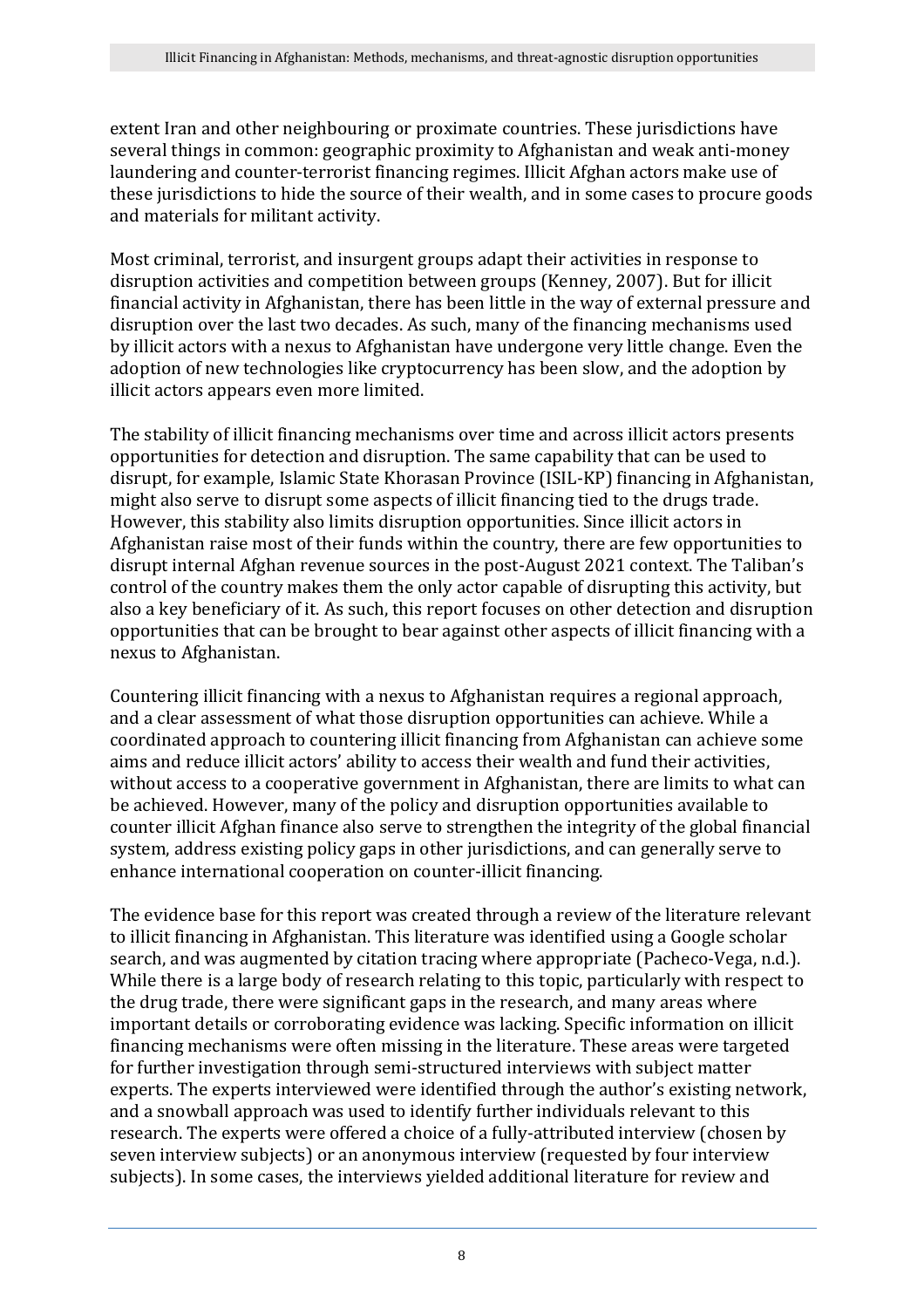inclusion. The interview notes were coded using qualitative analysis software to extract key themes, corroborate information, and to nuance particular elements of the analysis.

This report proceeds in three parts. The first part provides a historical and contemporary overview of illicit financing activities in Afghanistan. This section relies on a terrorist financing framework to explain the various mechanisms involved in how illicit actors raise, use, move, store, manage, and obscure their funds (Davis, 2021a). The second part of this report discusses the specific jurisdictions used for illicit finance and global financial vulnerabilities that illicit actors with a nexus to Afghanistan exploit in their financial activities. The third part of the report outlines the threat-agnostic capabilities that could tackle some of these illicit financial challenges.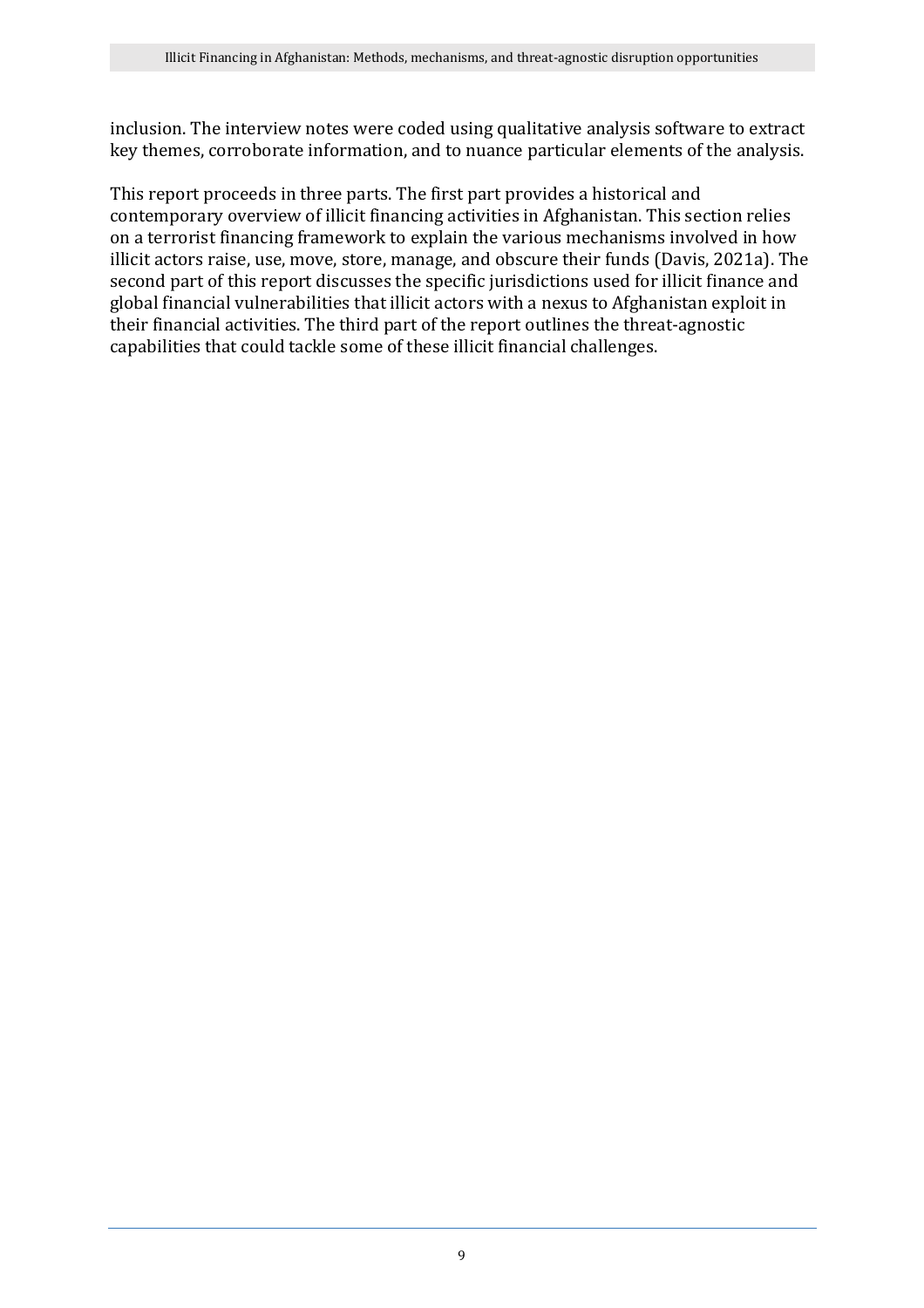# <span id="page-9-0"></span>**Financing illicit activity in Afghanistan**

Illicit financial activity with a nexus to Afghanistan emanates from a variety of activities and actors, and there is a great deal of fluidity among and between these actors. Illicit actors in Afghanistan include drug traffickers, warlords, terrorist entities and corrupt government officials (Sharifi, 2022). Much of the actors' illicit financial activity originates from the drugs trade in the country, but often extends far beyond that into a variety of other criminal (and sometimes legal) economic activities like timber smuggling, mining, extortion and protection rackets, and much more. While the drugs trade features prominently, some estimates suggest that the so-called taxation of these other economic activities might be even more important (Mansfield, 2021).

The distinctions between the different actors are often difficult to parse. Political leaders in Afghanistan often have deep ties to drug trafficking networks, warlords, and insurgent groups (Vittori, 2022). What all these groups and illicit actors have in common is that they finance their activities in similar ways. They raise funds from the economic activity of Afghanistan (including through the drug trade and extortion), they move money through cash couriers, banks, and the hawala network, and they invest their funds outside Afghanistan, primarily in the UAE and Turkey.

### <span id="page-9-1"></span>**2.1. Raising funds**

The structure of the Afghan economy shapes much of the revenue generation for illicit actors. The persistence of decades of war has had a significant effect on economic activity and financial systems in the country. The economy is characterised by mining activities (talc, precious stones and metals), poppy and methamphetamine production, refinement of base agricultural products into other drugs, some agricultural activities, and government services (Mirdad, 2020; The World Bank, 2021).

Most illicit actors use these economic activities to raise funds through extortion, control, and taxation, and in some cases direct involvement in the sectors. The informal and lightly regulated nature of the Afghan economy and financial sector is also exploited by illicit actors. Ultimately, illicit actors and the nature of the Afghan economy interact with each other: neither one is directly responsible for the other, but they are mutually reinforcing and edge out other forms of economic development. In fact, Afghanistan's legal economy is pervaded with criminal behaviour, and actors regularly float between the legal and illicit economies and financial systems (Bewley-Taylor, 2013). For example, the high cost of doing business during the civil war era in Afghanistan directly precipitated the rise of the Taliban (Ahmad, 2017). Traders sought out alternatives to the heavy security prices along the main roads, and the Taliban was seen as a costeffective alternative to the ethnic warlords (Ahmad, 2017). Even today, the return of the Taliban has in some cases probably simplified taxation schemes, facilitating some aspects of life for Afghans involved in trade and the movement of goods (whether licit or illicit) (Anonymous1, 2022). The illicit economy in Afghanistan has a strong economic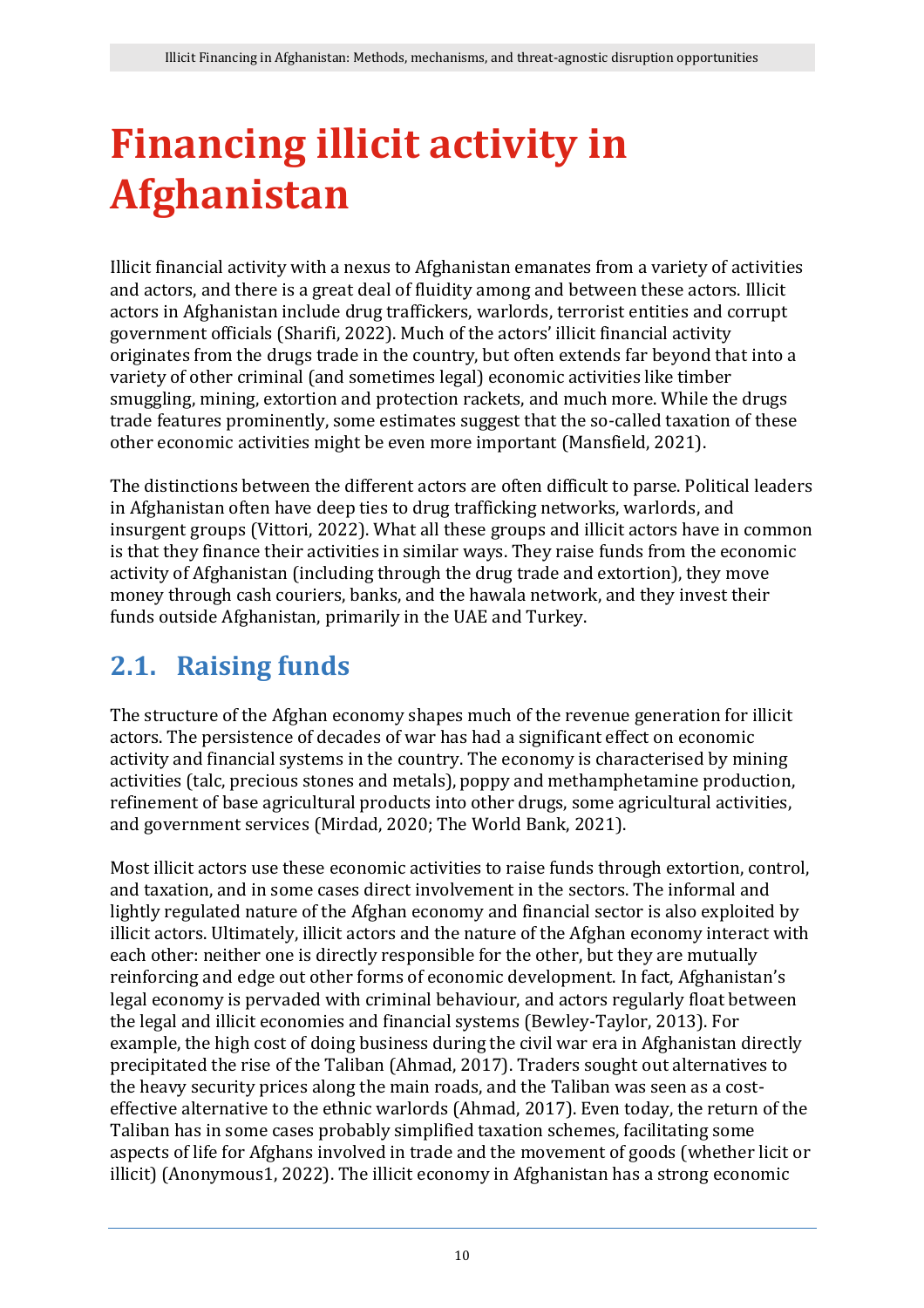effect: it provides the basic and sometimes only livelihood for segments of the population, and displaces legal production activities (Felbab-Brown, 2009).

Taxation and extortion are the main sources of funds for a variety of groups operating in Afghanistan, including state actors and illicit actors aligned to the state. For instance, the Tehrik-e Taliban Pakistan (TTP) and the Taliban have both taxed illicit and licit trade. Terrorist groups and other illicit actors charge fees and in return provide security on roads and for shipments, an arrangement that grew out of the 1980s war economy (Solomon, 2008a).

Illicit trade most often refers to the production and trafficking of narcotics. Many groups operating in and around Afghanistan have some involvement in this activity, although that level of involvement varies significantly. As Goodhand and Pain (2021) note, the Afghan economy is best conceived of as a 'drugs assemblage' – constructed through the interweaving of plants, institutions, actors, processes and resources through which drug journeys are managed and facilitated (p. 1). This has the concrete effect of creating opportunities for different levels of involvement in various aspects of this assemblage by illicit actors. For instance, the TTP has taxed both drug laboratories and distributors (Solomon, 2008a). For their part, the Taliban's role in the narcotics business has ebbed and flowed. In the late 2000s and early 2010s, this involved a focus on taxing the processing and export end of the business, and a move away from taxing poppy farmers. There is also evidence of a more serious collaboration between drug-trafficking networks and the Taliban (Peters & Rassler, 2010). As Maloney (2009) describes it, the Taliban is in a cooperative security arrangement with poppy cultivators and refiners. The Taliban provides security for people in the production areas and takes a cut from that endeavour rather than controlling cultivation areas directly. Other groups also engage in this type of cooperative security arrangement (Maloney, 2009).

Groups also engage in other illicit activities to raise funds. For instance, the Taliban has raised funds from other revenue streams such as mining, kidnapping for ransom, and the extortion of non-governmental organisations (DuPée, 2017). As of 2017, the Taliban's exploitation of mining sites was earning them hundreds of millions of dollars annually, and was estimated by some to be the second largest revenue stream for the group after narcotics (DuPée, 2017). While actual Taliban revenues (and specifically drug revenues) are contested amongst experts, illegal mining is found to be an important source of funds for groups and actors operating in Afghanistan. In some cases, groups tax the transport of minerals and charge mining operators a license to excavate (DuPée, 2017). Organisations like ISIL-KP have also profited from illegal mining activities, particularly in the Nangarhar province (DuPée, 2017).

The Taliban also provides security for the processing labs and for the shipments of chemicals required to make heroin. The group has been known to help drug lords fight poppy eradication efforts. Some of these funds are believed to have made their way to the Quetta Shura – the Taliban's council of leaders (Rollins & Rosen, 2010). Reporting from July 2021 suggests that the Taliban is diversifying from heroin into methamphetamine, a development that has been ongoing since at least 2020 (O'Donnell, 2021; EU4MD, 2020).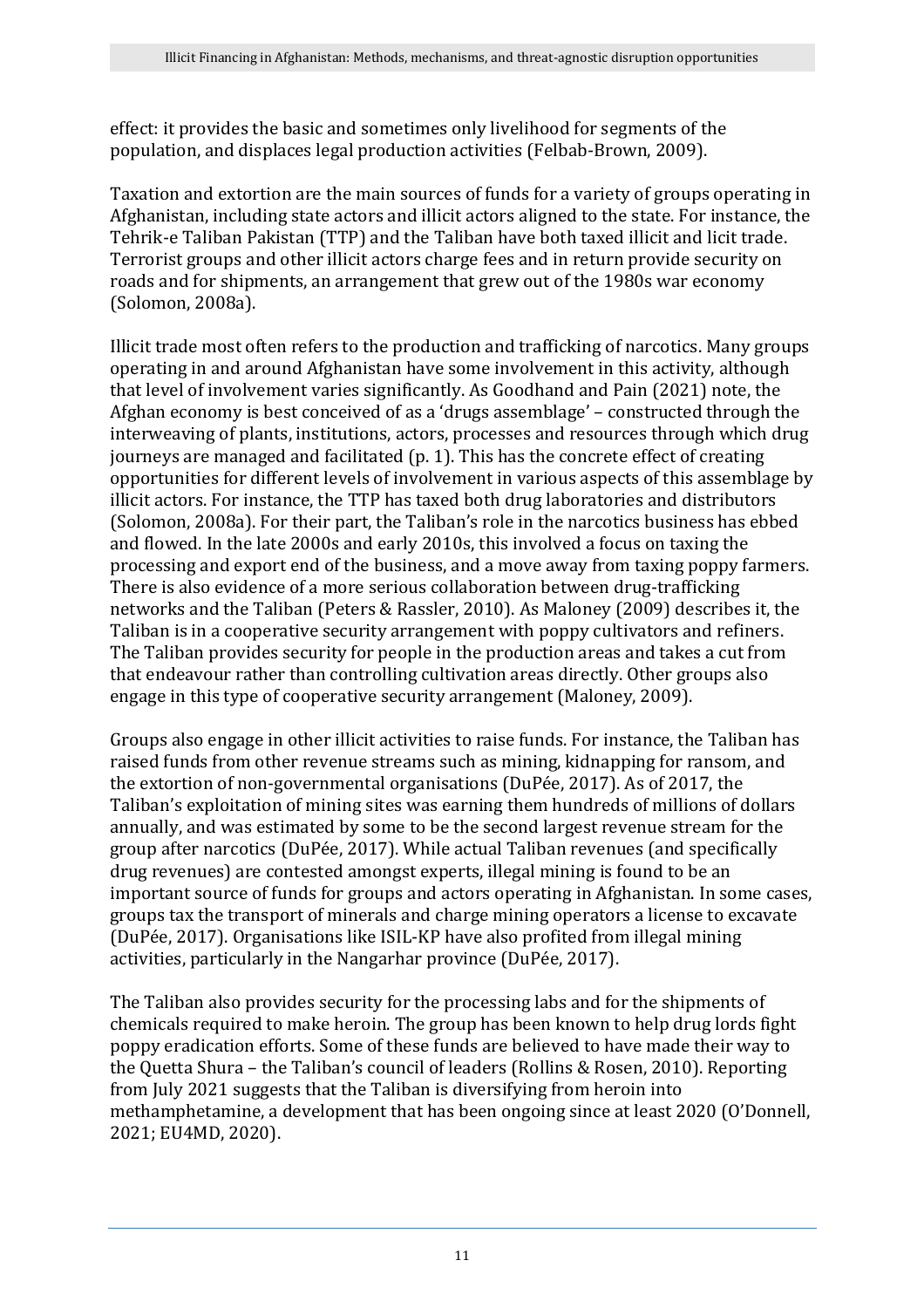Support networks also fund illicit and insurgent activity in Afghanistan. For instance, the Taliban received voluntary contributions from businesses and individuals, in exchange for or as a reward for improved security conditions (Solomon, 2008a). Instead of focusing on extortion, the early Taliban relied primarily on donations (Ahmad, 2017). Other groups like ISIL-KP are also believed to have received support from their networks, particularly related terrorist groups (Global Witness, 2018; *Twenty-Second Report of the Analytic Support and Sanctions Monitoring Team*, 2018).

Historically, the Taliban is believed to have received significant funds from foreign state sponsors including Iran, Russia, and Pakistan (Davis, 2021a). Private citizens from Saudi Arabia, the UAE, and Qatar are also believed to provide the group with funds, although specific details on these transfers are rare (Reese, 2012). From the mid to late 1990s, the group received support from sponsors such as Pakistan and Saudi Arabia. Prior to 9/11, Pakistan provided the group with political recognition, and was a significant contributor of people, guns and money. As Reese (2012) notes, in 1997 alone, Pakistan gave the Taliban 18,000 Kalashnikov rifles, dozens of artillery pieces, large quantities of ammunition, and vehicles. Between 1997 and 1998, Pakistan provided the Taliban with \$30 million in aid, of which \$6 million was earmarked to pay the salaries of the group's leadership (Reese, 2012). Current levels of foreign support for the Taliban are unknown, but it is likely that many of these donors (both state and private) continue to support the group to some extent. Some estimates suggest that these donations continue to provide the Taliban with over a third of its funds (Anonymous4, 2022).

The Haqqani Network, which continues to work closely with the current Taliban government, has historically also received funds from donations, including from influential citizens / wealthy donors from Gulf states, as well as from foreign governments including the US, Saudi Arabia, and Pakistan's Inter-Services Intelligence (ISI), as well as the UAE (Stanford Center for International Security and Cooperation, 2017; Rassler, 2018). Furthermore, the group is believed to have received funds from Al Qaeda (AQ) (Brown & Rassler, 2013).

The Haqqani Network has a close working relationship with the Pakistani Taliban, particularly in regards to kidnappings, and some research suggests that the group collaborates closely with the Taliban and AQ on fundraising activities including kidnappings, taxation, and extortion activities (Peters & Rassler, 2010a). The Haqqani Network additionally raises money through: extortion and taxation on local, regional, and international businesses in its area of control; by providing protection to narcotics traffickers; and from robbery (Davis, 2021). The group might also be involved in the smuggling of drug precursor chemicals, as well as smuggling timber, stone, marble, and weapons ('Haqqani Network (Afghanistan/Pakistan)', 2019; Brown & Rassler, 2013). Not all of the Haqqani Network's businesses are illicit. The Haqqanis are believed to have a scrap metal business that helped give them the financial ability to remain independent from other insurgent / criminal groups during the 1990s (Bell, 2013).

There are an estimated seventeen insurgent / terrorist groups operating in Afghanistan, in addition to other criminal actors, and they all play a role in the extortion and taxation economy (Zerden, 2021). For instance, Hezb-e Islami Gulbuddin (HiG) is believed to engage in taxation and extortion activities, particularly of the loot-able resources in the east of Afghanistan. Furthermore, HiG probably relies on smuggling activities to raise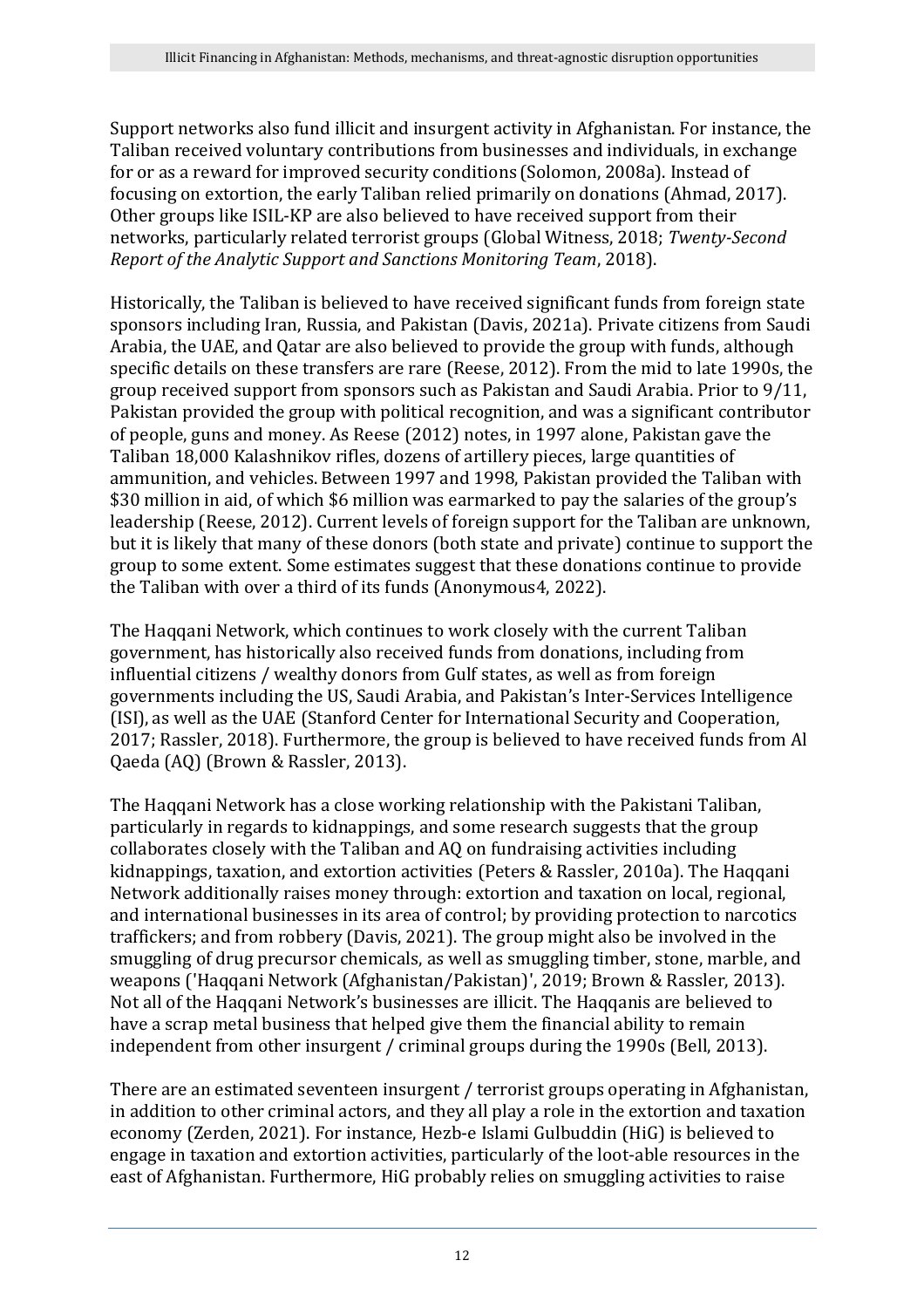funds locally (Peters & Rassler, 2010). In addition to taxing narcotics activities, HIG taxes other agricultural products, and protects smugglers. Finally, HiG is believed to work closely with drug gangs to protect shipments (Peters & Rassler, 2010).

Some groups have also engaged in more straightforward criminal activity, such as bank robberies to raise funds, although this activity is rare. For instance, in the late 2000s, the TTP deployed recruits as bank robbers (Solomon, 2008a).

In Afghanistan, ISIL-KP generally clashes with the Taliban in terms of funding and resources. ISIL struggles financially in the country, but still generates most of its funds from taxing and extorting the local population in its area of control and influence. This taxation / extortion activity includes control of mining sites, including talc, chromite, precious and semi-precious stones as well as agriculture (Global Witness, 2018; *Twelfth Report of the Analytical Support and Sanctions Monitoring Team*, 2021*)*. Prior to being taken over by ISIL-KP, the mining sites had been held by the Taliban who profited from them, but did not mine them directly (Global Witness, 2018). ISIL-KP is also reported to raise funds from timber smuggling, and kidnapping for ransom (Jadoon & Mines, 2020). In the past, the group received support of up to \$100,000 per month from ISIL in Syria/Iraq ('Islamic State Still Active and Undefeated in Afghanistan: Paper', 2020). However, reporting from 2020 suggests that ISIL-core no longer plays a key role in ISIL-KP decision-making, which further suggests that their support for the Afghanistan branch has stopped (*Twenty-Sixth Report of the Analytical Support and Sanctions Monitoring Team*, 2017).

As a general rule, ISIL-KP does not raise funds from the opium trade / economy, however, as with all illicit actors in Afghanistan, they have been known to raise funds in whatever way is expedient, potentially also including occasional taxation of drug routes. The group is reported to have burned poppy fields rather than fund themselves this way; however, the group might also be burning poppy fields as a way of denying its adversaries access to this as a funding source, given that the group does not control the smuggling routes and refinement methods (Global Witness, 2018).

The UAE, Saudi Arabia, Kuwait, and Qatar might have provided financial support for ISIL-KP through state support and through donor networks ('S Arabia, UAE Deploy 7k ISIL Terrorists in Afghanistan: Military Official', n.d.).Although with ISIL-core's loss of territory in Iraq and Syria, the aforementioned donors may have redirected funds to the main organisation. No updated information is available on whether these actors are still providing funds to ISIL-KP, and in what quantities. As with many other groups in the region, there are allegations that ISIL-KP is in part funded by the ISI, but little information corroborates these assertions, and in fact other reporting argues the opposite. However, the group's leader, Shihab al-Muhajir, is previously believed to have been affiliated with the Haqqani Network, which might be another source of funds (Routray, 2020; Abdul Sayed, 2020; PTI, 2021).

Regardless of whether they are drug-trafficking organisations, terrorist groups, or other criminal entities, illicit actors' fundraising in Afghanistan relies on exploiting the economic activity (both legal and illegal) in Afghanistan, as well as through foreign donations. The state of those foreign donations, and the specific identities of the foreign donors, remain unknown. It is also unclear what role those donations have in terms of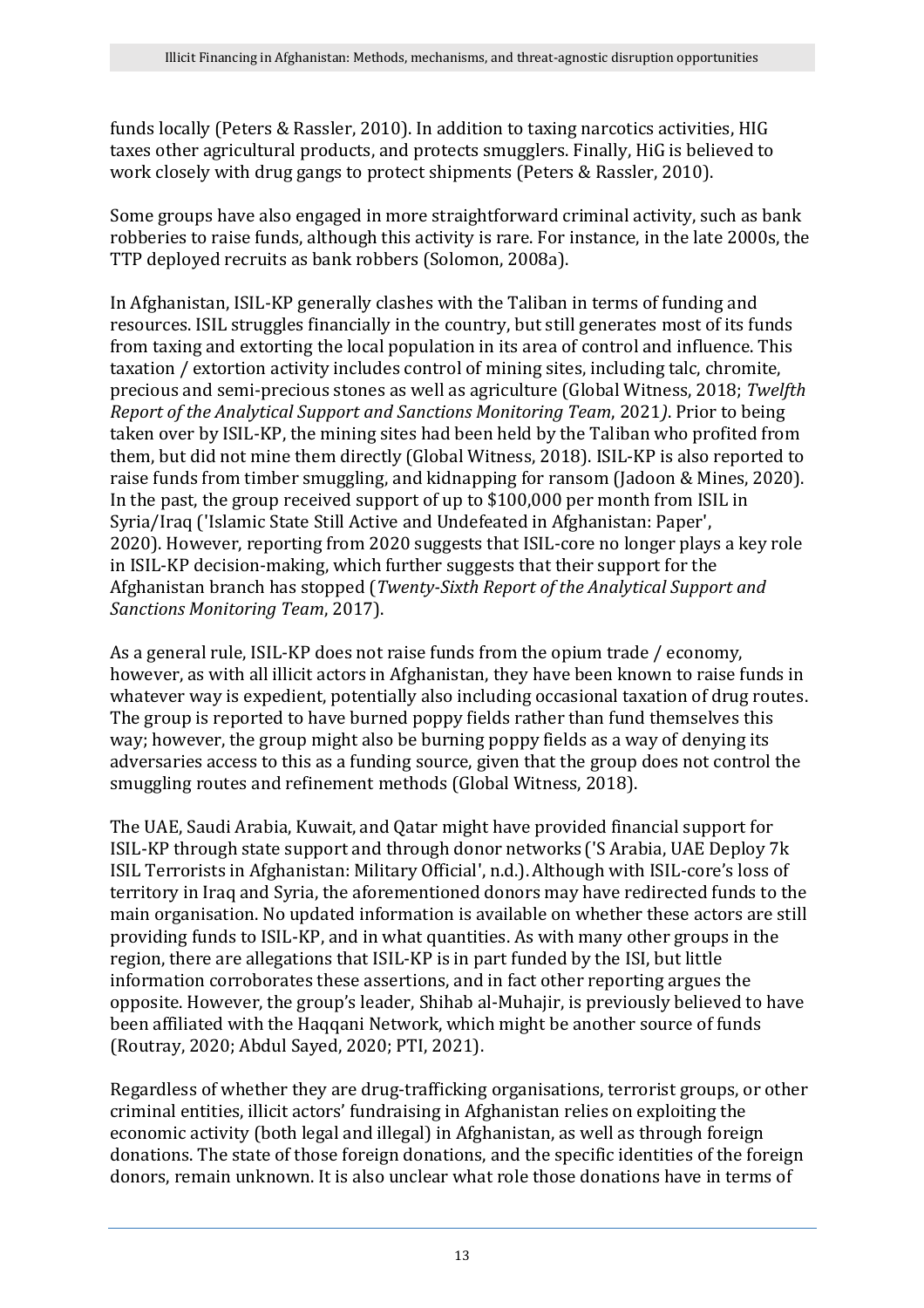sustaining illicit actors – whether they are small influxes of funds, or more significant line items in illicit actors' budgets. While there remains some disagreement between experts on the role of drugs in funding illicit activity in Afghanistan, and exactly what activities make up the bulk of their budgets, what is clear is that most illicit actors benefit from the drug trade in whole or in part. Illicit actors further exploit economic activity within Afghanistan regardless of whether that activity is licit or illicit, or part of the formal or informal economy. Ultimately, these actors profit from economic activity within Afghanistan, and move much of those funds outside the country to hide the origins of their profits and integrate them into the global financial system.

### <span id="page-13-0"></span>**2.2. Using, storing, and managing funds**

In addition to fundraising activities, illicit actors in Afghanistan employ other financing mechanisms to use, store, and manage their funds. Much of this is done in cash. Illicit actors in Afghanistan maintain significant amounts of cash for local use, a requirement in a largely cash-based economy like Afghanistan, but also move any surplus out of the country for safer storage and longer-term investments (Anonymous1, 2022; Sharifi, 2022; Vittori, 2022). For example, the Haqqani Network stores its funds in cash, as well in the accounts of front companies. The group also has business investments in communications, construction, import-export, natural resources, and transportations sectors, as well as real estate (commercial and residential) (Gretchen Peters, 2012).

These funds are primarily used to acquire goods, weapons, and device components, pay salaries and other quotidian needs. There is little information available on how illicit actors manage their funds, although some information suggests that illicit actors make use of professional enablers such as lawyers. While some enablers are located inside Afghanistan, illicit actors primarily employ professional enablers in other jurisdictions like Dubai (Anonymous1, 2022; Templeton, 2022).

Illicit actors use funds in Afghanistan to advance their organisational and political objectives. For instance, the Haqqani Network uses funds to conduct complex, highprofile attacks such as suicide bombings, and to pay for things like weapons, equipment, and training (Stanford Center for International Security and Cooperation, 2017). Some researchers also suggest that the Haqqani Network has financially supported Al Qaeda's training camps (Brown & Rassler, 2013). Moreover, the group provides salary payments to operatives, spends considerable sums on media operations, and provides family support payments for deceased fighters (Financial Transactions and Reports Analysis Centre of Canada (FINTRAC), 2018; Gretchen Peters, 2012). The Haqqani Network also has licit and illicit business operational costs, including those associated with the running of madrassas (Gretchen Peters, 2012).

ISIL-KP uses its funds to pay fighters, and to acquire weapons such as military-grade explosives (Gretchen Peters, 2012). ISIL-KP also uses funds to buy general equipment and security. Operational security remains an ongoing expense for the group. The group has acquired flats and houses to conduct financial operations and to host leaders in North Waziristan, Qatar, the UAE, and Saudi Arabia, although many of these locations are probably closed. ISIL-KP operatives also tend to face inflated costs in terms of food and rent, and the group spends money on training camps in Afghanistan (Giustozzi, 2018).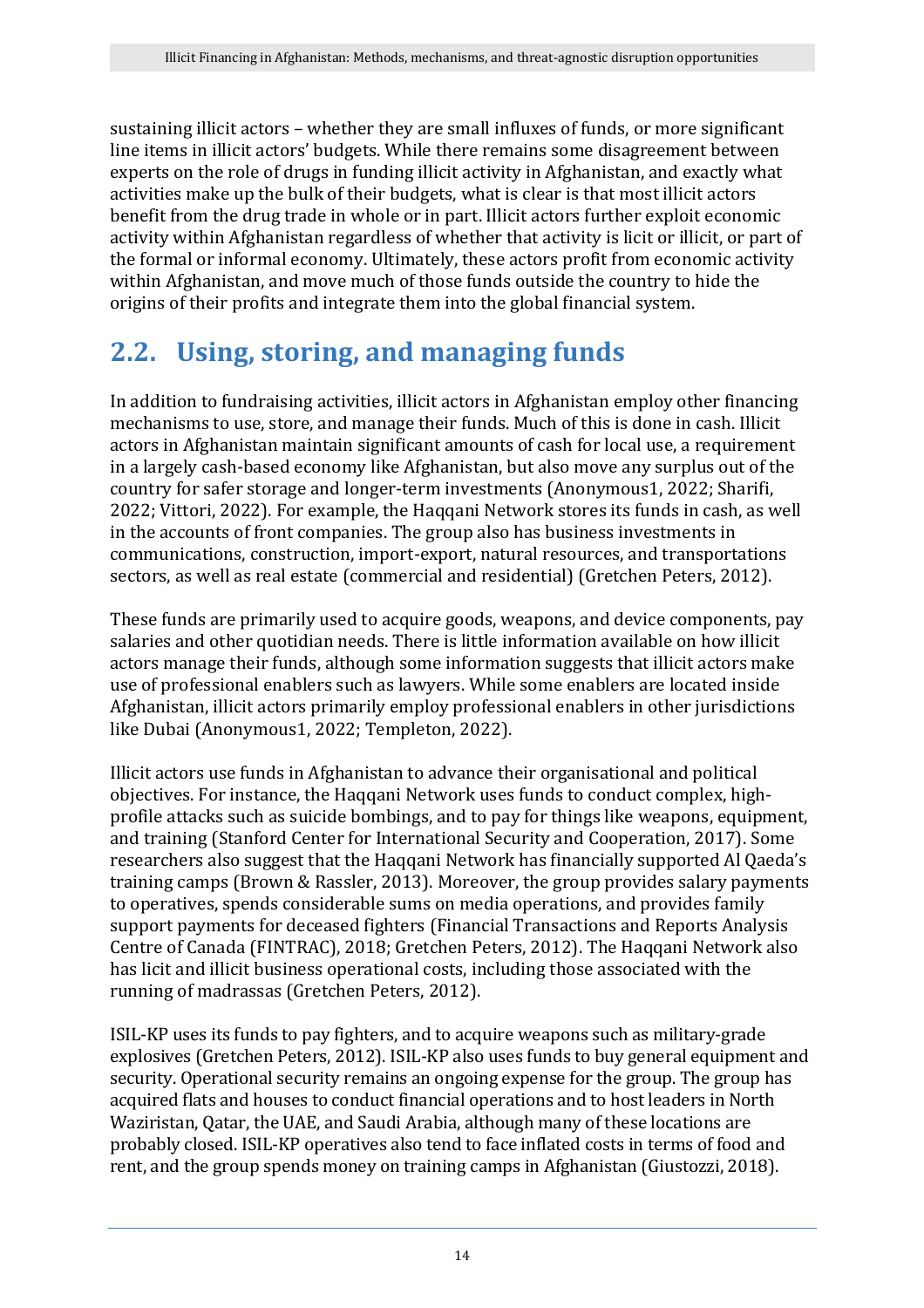Given that much of the Afghan economy is cash-based, it is likely that ISIL-KP stores much of its funds in cash. This suggests the existence of cash storage sites in its main operating areas such as Nangarhar (Khan, 2021). One arrest of an ISIL-KP member carrying \$80,000 further corroborates the use of cash storage sites (Jadoon & Mines, 2020). ISIL-KP might also store money in banks in Pakistan and is reported to have investments in Dubai (Giustozzi, 2018). Additionally, the group probably relies on hawaladars to store funds, amounts of which are estimated to be in the 'tens of thousands of dollars', (Department of the Treasury, 2021, p. 4).

The Taliban spends money on similar items to those that other illicit actors in Afghanistan spend money on, including labour. Historically, the group first tried to offer no salaries to officials or soldiers, and instead just provided food, clothes, shoes and weapons (Rollins & Rosen, 2010). To manage their funds, the Taliban established provincial commissions in Afghanistan that helped the Quetta Shura maintain control over funds that were raised in provinces (Peters & Rassler, 2010). The Maali Comisyoon oversaw and managed the financial flow of the Taliban's revenue streams (DuPée, 2017). The Dabaro Comisyoon (Stones Commission) managed the taxation of extracted minerals and ores while issuing official Taliban-sanctioned mining licenses (DuPée, 2017). There are also some reports that the Taliban has used professional enablers to manage their funds. For instance, the Taliban is believed to have transferred some of their assets to businessmen in anticipation of sanctions (Solomon, 2008a).

For its part, the Haqqani Network manages funds through its senior leadership who control different divisions of resources (Stanford Center for International Security and Cooperation, 2017).Nasiruddin Haqqani ran the network's financial operations prior to his death in 2013 (Rassler, 2018). Sirajuddin Haqqani, the current leader of the Haqqani Network, has a considerable stake in financial decision-making. Ibrahim Haqqani oversees many of the network's real estate holdings in Pakistan and the UAE, while Khalil al-Rahman Haqqani serves as a main fundraiser, working in Dubai, Saudi Arabia, Iran, China, and Pakistan to solicit donations. He also operates front companies to facilitate operations in Pakistan (Stanford Center for International Security and Cooperation, 2017).

To manage its funds, ISIL-KP is reported to maintain a financial commission (Baytulmal Commission) with offices in Qatar, the UAE, and Saudi Arabia (Giustozzi, 2018). The group has also been subject to inspection visits by the Iraq/Syria branch of the Islamic State to ensure that the group's finances were being managed appropriately, and that they had all the right receipts and invoices (Giustozzi, 2018). The group operates a decentralised financial structure, where individual operational units have far fewer financial resources and exist more at a subsistence level. Counter-terrorism action in the late 2010s might have also kinetically targeted some of the leaders responsible for the management of ISIL-KP's funds, although the decentralised management of these funds probably gives the group redundancy and resilience from a fiscal perspective (Jadoon & Mines, 2020).

What all these illicit actors have in common is a high reliance on cash (and presumably cash storage sites, although some of these funds might be deposited with hawaladars), some sort of management system for their revenues, and offsite storage of wealth, often in Dubai, Pakistan, Turkey, and elsewhere. However, significant information gaps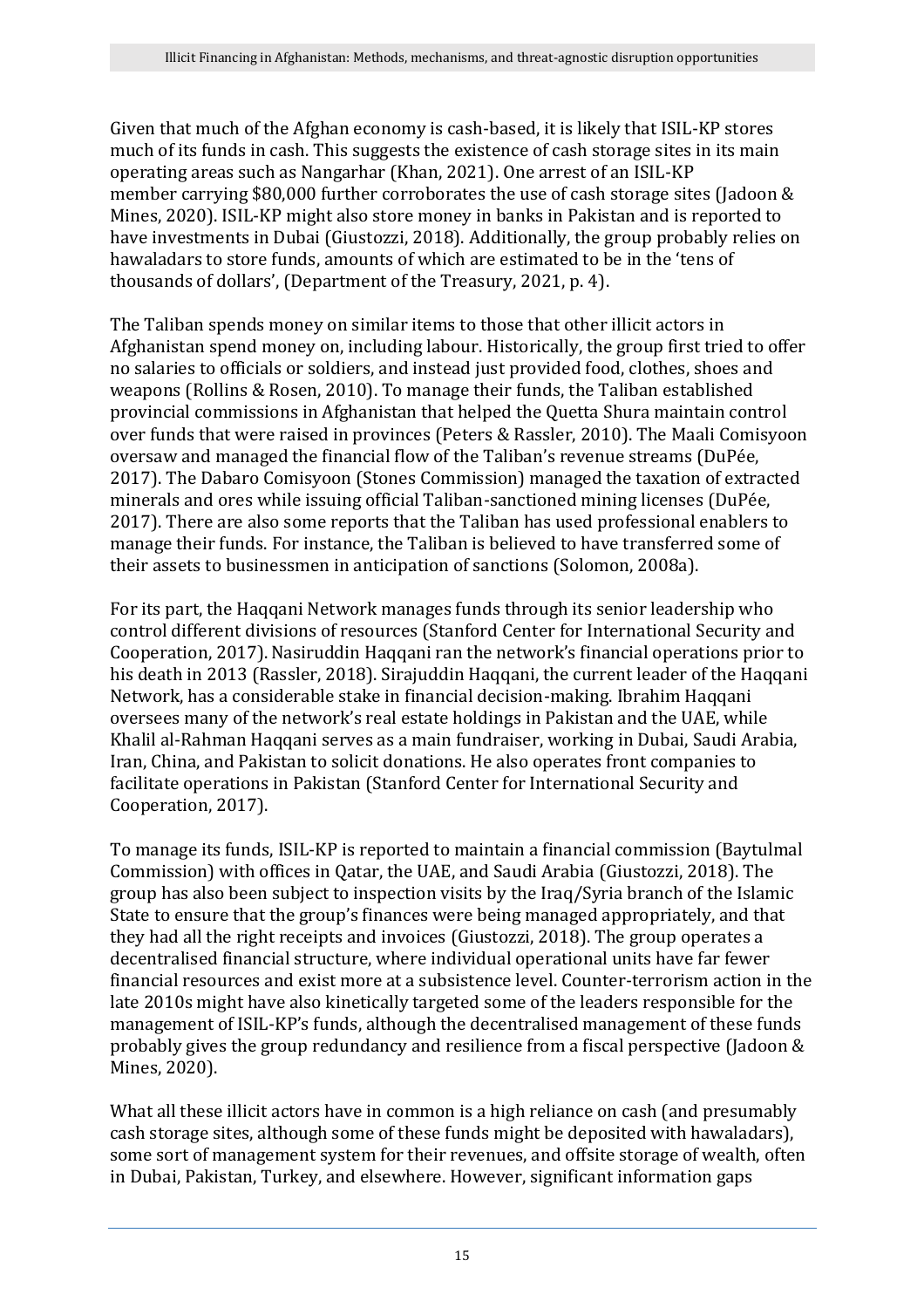remain about the specifics of the storage of their wealth and the individuals and techniques used to manage and invest their funds. Addressing these information gaps could provide opportunities to disrupt illicit management of funds in Afghanistan and in surrounding jurisdictions.

### <span id="page-15-0"></span>**2.3. Moving and obscuring funds**

The movement of funds in Afghanistan usually happens in one of three ways: through the hawala network (ending with funds disseminated in cash), cash couriers, or the formal banking system (Anonymous1, 2022). Some illicit actors have also taken advantage of Afghanistan's limited correspondent banking relationships with other countries (primarily Pakistan) to move money through the banking sector. Furthermore, there is information suggesting that illicit actors have made use of trade-based money laundering techniques to move money across borders and throughout the region (Solomon, 2008b). In some cases, this probably involves the trade of low-grade commodities throughout central Asia and in China (Marsden, 2016). While short on details, these trade-based money laundering schemes usually involve over- or underinvoicing goods transiting from Pakistan, and corresponding transfers of funds either through banks or hawala (Templeton, 2022).

Hawala plays a major role in the movement of funds in, around, and out of Afghanistan. For instance, the Haqqani Network is believed to move substantial funds through hawala transfers from Afghan traders who live in the UAE (Peters & Rassler, 2010b). The group is believed to avoid using local banks, and instead relies on both hawaladars and local shop owners for their financing needs (Peters & Rassler, 2010). This is true for other illicit actors as well. The Taliban has used the hawala network to move funds in, around, and out of Afghanistan. Indeed, some consider hawalas to be the Taliban's primary financial lifeline, and several money exchange businesses have been sanctioned for their role in facilitating Taliban finance (Zerden, 2021). However, there are different opinions about whether or not hawala transfers are responsible for the bulk of illicit financing out of Afghanistan. While some suggest this is the main way that actors move funds to Dubai (Anonymous2, 2022; Anonymous3, 2022), others believe that banks play a more important role, particularly for large transactions that require more security and that would be a challenge for a hawaladar to cash out (Anonymous1, 2022).

Cash couriers are frequently used to move money both into and out of Afghanistan, particularly between Afghanistan, Iran and Pakistan (Templeton, 2022). Bulk cash shipments, particular of US dollars, have also long been an important part of the Afghan economy (Anonymous1, 2022; Zerden, 2022). In the past, foreign aid and illicit donations to criminal and militant actors have been transported as bulk cash shipments. Illicit actors make extensive use of the vulnerabilities associated with cash to hide their activities. In the 1990s, western intelligence agencies suspected that some Persian Gulf royals were using flights to export Afghan heroin, and that Taliban-controlled Ariana Afghan Airlines was also used to move product (Maloney, 2009). These flights might have also been used to move bulk cash into and out of Afghanistan, and flights are also believed to have been used to move money out of Afghanistan in relation to the Kabul Bank scandal (*Dubai's Role in Facilitating Corruption and Global Illicit Financial Flows*,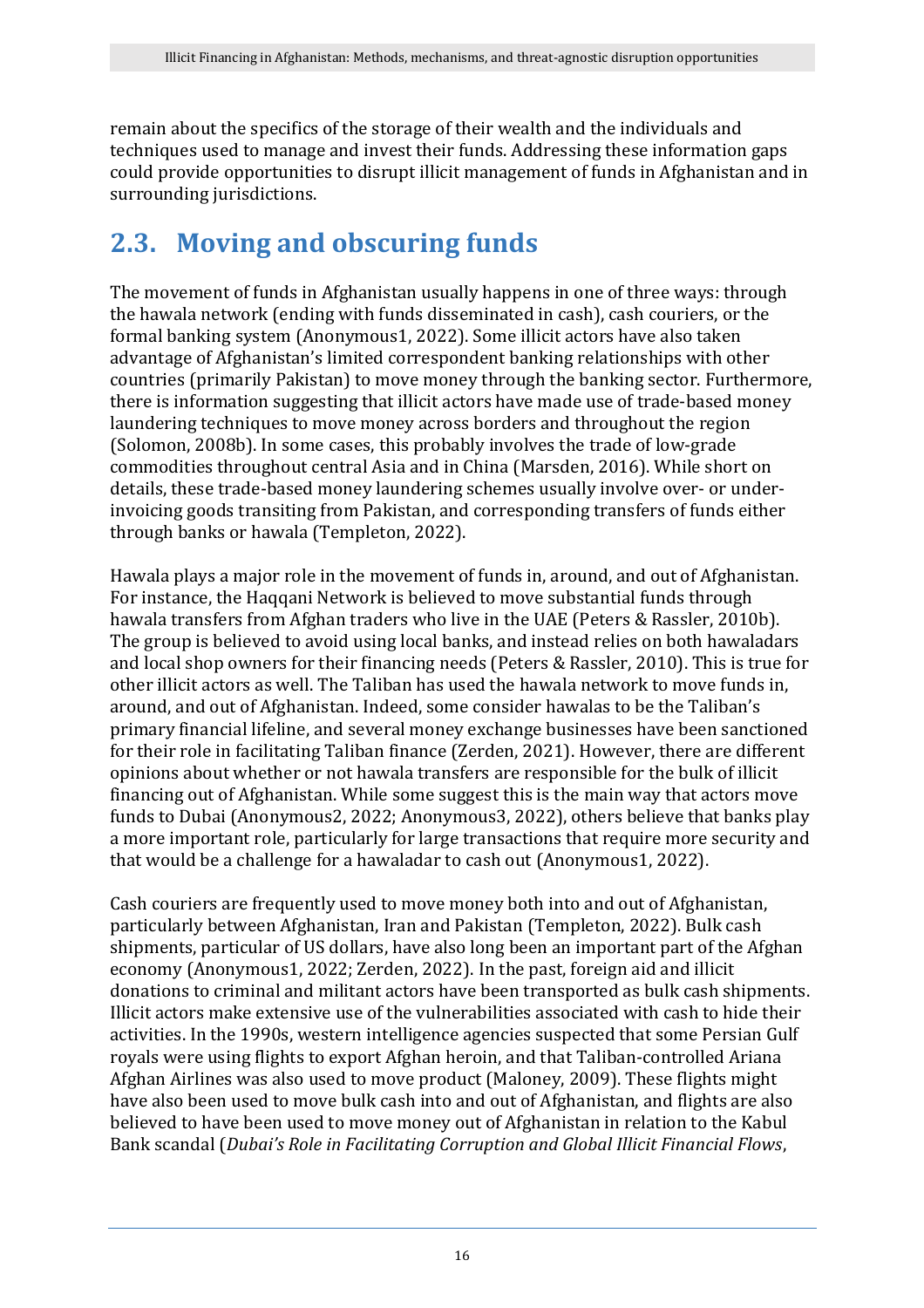2020). Other cash courier methods involve building traps in cars to move cash without detection in the vehicles (Templeton, 2022).

In some cases, local criminal actors have established control over currency exchange, such as the case of Mullah Ghafoor and his establishment of the Kefayat market (Giustozzi, 2007). This allows greater flexibility for illicit actors in terms of moving money in, around, and out of Afghanistan, and ensures greater security of their funds both in Afghanistan and for their foreign investments.

Many illicit actors make use of all three methods of moving funds in the region and in Afghanistan. For instance, the Haqqani Network moves money through the formal sector, such as through banks, and local financial institutions, as well as through the informal sector through hawalas and vendors at Bazaars (FINTRAC, 2018). Some reports also suggest that religious schools are used as a conduit for cash couriers moving funds in and out of Afghanistan, and to send monthly salary payments to operatives in the country (Stanford Center for International Security and Cooperation, 2017).

ISIL-KP has received funds from ISIL in Syria/Iraq through cash couriers, hawala, particularly in Kabul and Jalalabad, and through bank transfers (Giustozzi, 2018; Department of the Treasury, 2021). Some of these funds might be routed through Turkey, China, and the Gulf (Jadoon & Mines, 2020). The group is also likely to use cash couriers to move money throughout Afghanistan and regionally (Jadoon & Mines, 2020). ISIL-KP makes use of the charitable sector for the movement of funds as well. For instance, the United States designated the Nejaat Social Welfare Organization and the organisation's director Sayed Habib Ahmad Khan for facilitating the transfer of funds to the group (U.S. Department of the Treasury, 2020). Charitable organisations are often used by terrorist groups as both a way to generate revenue and to move funds regionally, and as part of their financial tradecraft (Davis, 2021a).

#### <span id="page-16-0"></span>*2.3.1. Professional enablers*

Information on the use of professional enablers by illicit actors in Afghanistan is limited, but what is available is suggestive of some use of these services both within Afghanistan and in jurisdictions where illicit actors store and hide their funds. Professional enablers like accountants, company formation agents, and lawyers allow terrorist and insurgent groups, as well as criminal actors, to move money out of Afghanistan and store and invest it in other jurisdictions, hiding the true beneficial owner. For example, lawyers have been used to falsify real estate transactions in Afghanistan, and have also served as intermediaries for individuals who have had their accounts frozen by FinTRACA, Afghanistan's financial intelligence unit (Templeton, 2022). In another example, the Haqqani Network hides the source and destination of funds through a vast number of front companies and legal businesses across a wide variety of sectors including real estate, communications, construction, import-export businesses, and natural resources, as well as transportation (FINTRAC, 2018). The group also owns and controls religious schools that are used to conceal and launder legal and illegal profits (Stanford Center for International Security and Cooperation, 2017).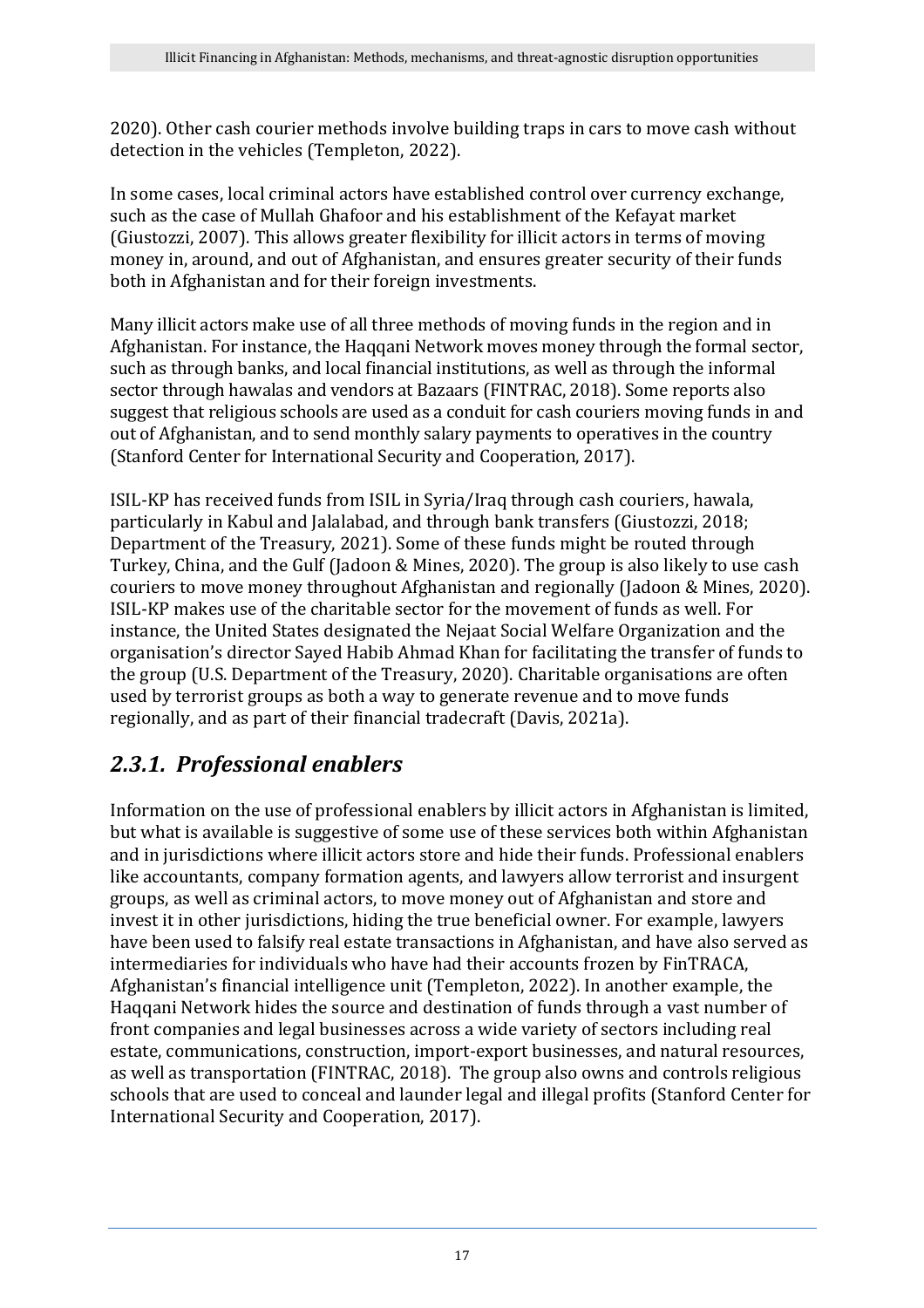However, the lack of empirical evidence relating to illicit actors in Afghanistan using enablers raises questions about how widespread the tactic is. For instance, if professional enablers like accounting firms were widely used to hide funds for Afghan actors, it increases the possibility that disruptive action against these actors would be taken. To date, information on enabler use and associated examples of disruption are lacking (Rassler, 2022). Conversely, the role of accounting firms in the Kabul Bank scandal is well documented and could conceivably be a method that other illicit actors use to hide their funds (Vittori, 2022). Enablers like company formation agents (and associated shell companies) are reported to be used to facilitate illicit finance from Afghanistan, but there is little concrete evidence to support these assertions (Vittori, 2022).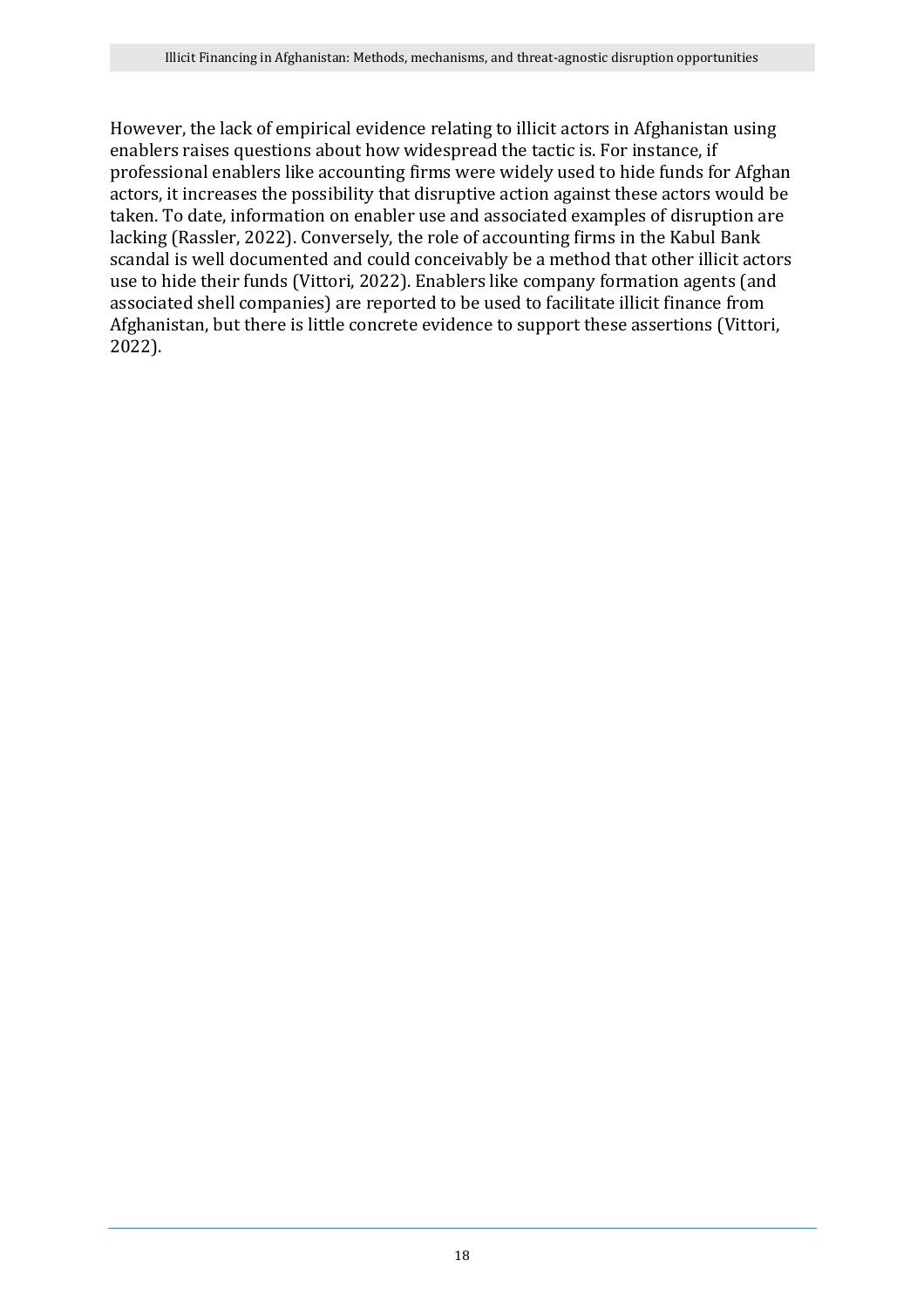# <span id="page-18-0"></span>**Exploiting jurisdictions and global finance vulnerabilities**

Illicit actors in Afghanistan use a variety of different jurisdictions to facilitate, hide, store, and invest the proceeds of their illicit activity. The main jurisdictions used for these purposes include Pakistan, the UAE (specifically Dubai), and Turkey. However, other jurisdictions in geographic proximity to Afghanistan are also exploited to a lesser extent, including Iran, Qatar, and possibly Russia and China as well. Turkmenistan and Tajikistan are also used, and funds are also transferred to western countries like Australia to purchase real estate (Anonymous1, 2022).

Pakistan is used by illicit actors in Afghanistan for a variety of purposes, including to procure goods, weapons, and components. Pakistan is a common destination for bulk cash shipments and is also potentially used for trade-based money laundering schemes. For instance, trucks crossing the border between Afghanistan and Pakistan have often been used to transport bulk cash (Clarke, 2022). The exploitation of Pakistan as a jurisdiction to hide and store funds is usually based on whether or not the illicit actor has familial relationships or close business ties in the country (Templeton, 2022). Some research also suggests that Pakistan might be a jurisdiction used for Taliban storage and management of funds, particularly through professional enablers (Solomon, 2008a). Furthermore, Pakistan is an important trans-shipment point for the drugs trade in Afghanistan, with the Taliban having facilitated the movement of drugs across the border into Pakistan (Peters & Rassler, 2010). Pakistan's long, porous border with Afghanistan provides a natural destination for illicit funds, and while some of the funds are probably stored in Pakistan, it is also likely to be used as an access point to the global financial system.

Experts agree that the UAE provides significant financial capability to illicit actors in Afghanistan, and is used as a destination for illicit funds, as an access point to the global financial system, and as an investment location in its own right (Anonymous2, 2022). The hawala sector in Dubai, which has extensive links to Afghanistan and Afghan hawaladars, provides the ability to move funds in and out of Afghanistan with ease. Hawaladars that operate in the UAE are believed to provide a significant financial lifeline, particularly to groups such as the Haqqani network, who want to hold some of their funds outside Afghanistan (Peters & Rassler, 2010).

Historically, Dubai has been a centre for illicit Afghan financial activity. For instance, the Taliban and Al Qaeda are reported to have moved gold out of Afghanistan and into Dubai (*Dubai's Role in Facilitating Corruption and Global Illicit Financial Flows*, 2020). Some of these movements also include illicit funds tied to corruption. In 2009, \$600 million was moved from the country's banks by various individuals, including Sherkhan Farnood, a co-founder of Kabul Bank (*Dubai's Role in Facilitating Corruption and Global Illicit Financial Flows*, 2020). Much of the funds embezzled from Afghanistan have become tied up in Dubai real estate (George, 2020). The extensive linkages between hawaladars in Afghanistan and Dubai provide illicit actors in Afghanistan with an easy location to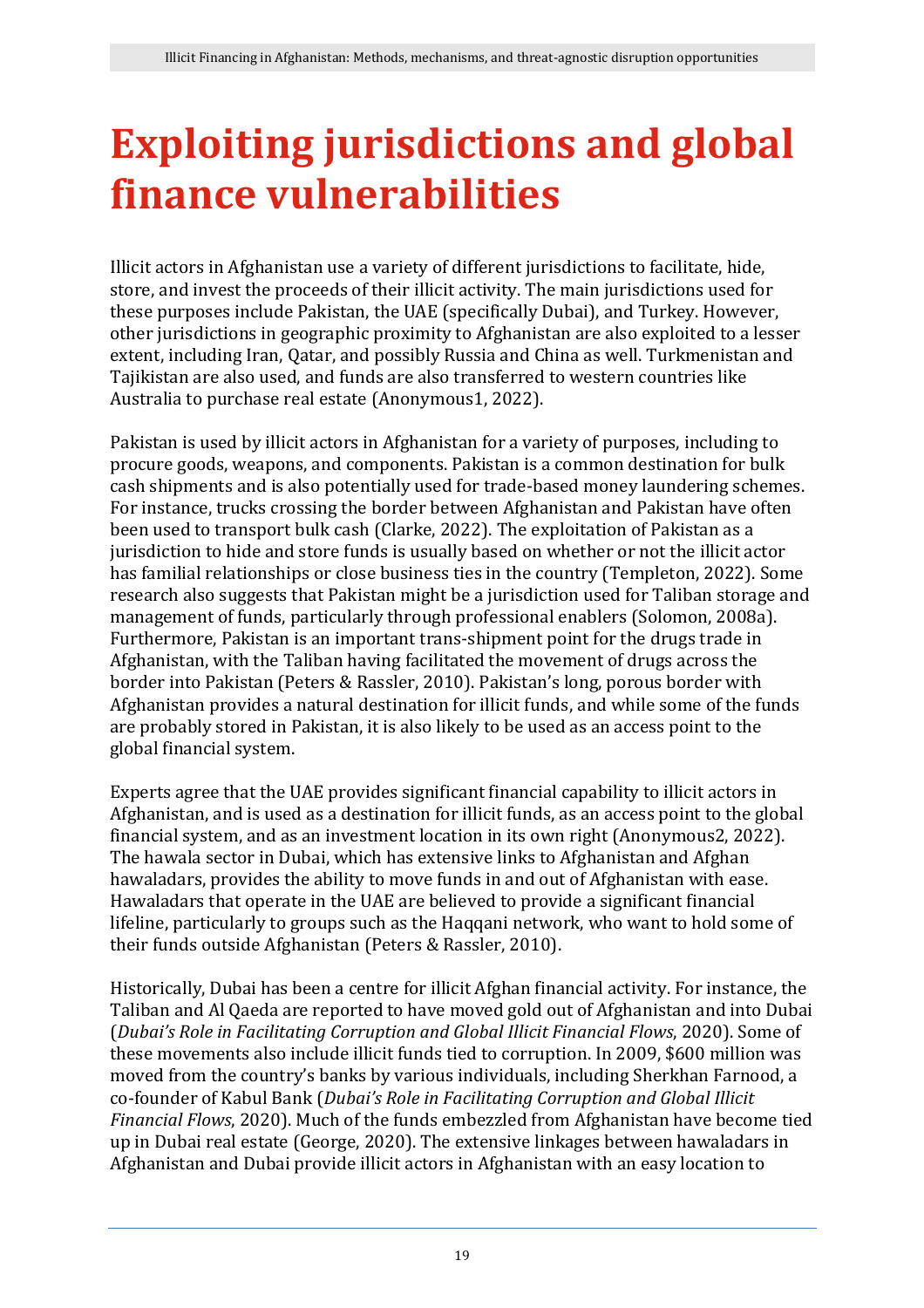which they can move funds, store funds with hawalas, and then use other sectors, including banks and real estate, to consolidate their wealth and hide it from view.

Real estate purchases in Dubai are a particularly popular method for storing illicit funds, as is the investment in businesses (Clarke, 2022; Rassler, 2022). Some research suggests that Afghan illicit finance actors use intermediaries like friends or family members to hide the beneficial ownership of assets in the UAE (Zerden, 2022). Other research suggests that the acquisition of assets in the UAE is much more open, with little effort used to hide the true owner of the assets (Vittori, 2022). Some experts have also indicated that falsified real estate purchases in Afghanistan have been used to move funds out of the country, probably including 'payments' to individuals or accounts in the UAE and Dubai specifically (Templeton, 2022). Moreover, the UAE's residency policy is a key enabler of Afghan illicit finance as it allows for easy establishment of residency, and the ability to purchase property and open accounts and businesses (Vittori, 2022).

The UAE is also a key destination for bulk cash. At different times in Afghanistan's history, there have been both trucks and aeroplanes moving bulk cash out of the country and into the UAE (Felbab-Brown, 2022). The cash can be deposited with relative ease at various financial institutions and hawalas in the region, and from there can be either stored or invested in the UAE, or moved through the global financial system.

While there is little concrete information about Turkey's role in illicit finance for Afghanistan, experts agree that it is an important hub (Anonymous1, 2022). Turkey's financial system is accessed through the hawala system and has been a destination for bulk cash, particularly for corrupt government officials (Anonymous2, 2022; Anonymous3, 2022). Some of these funds have also been transferred through the formal banking system, with illicit actors exploiting Turkey's lax due diligence standards (Sharifi, 2022).

Ultimately, illicit actors in Afghanistan make use of different countries in the region to facilitate their illicit financial activity. Turkey, the UAE, and Pakistan, all countries subject to increased monitoring by the FATF, feature prominently in Afghan-related illicit financing (Financial Action Task Force, 2022). The deficiencies noted in these jurisdictions' mutual evaluation reports are all areas that illicit financial actors with a nexus to Afghanistan exploit to hide the source, destination, and purpose of their funds.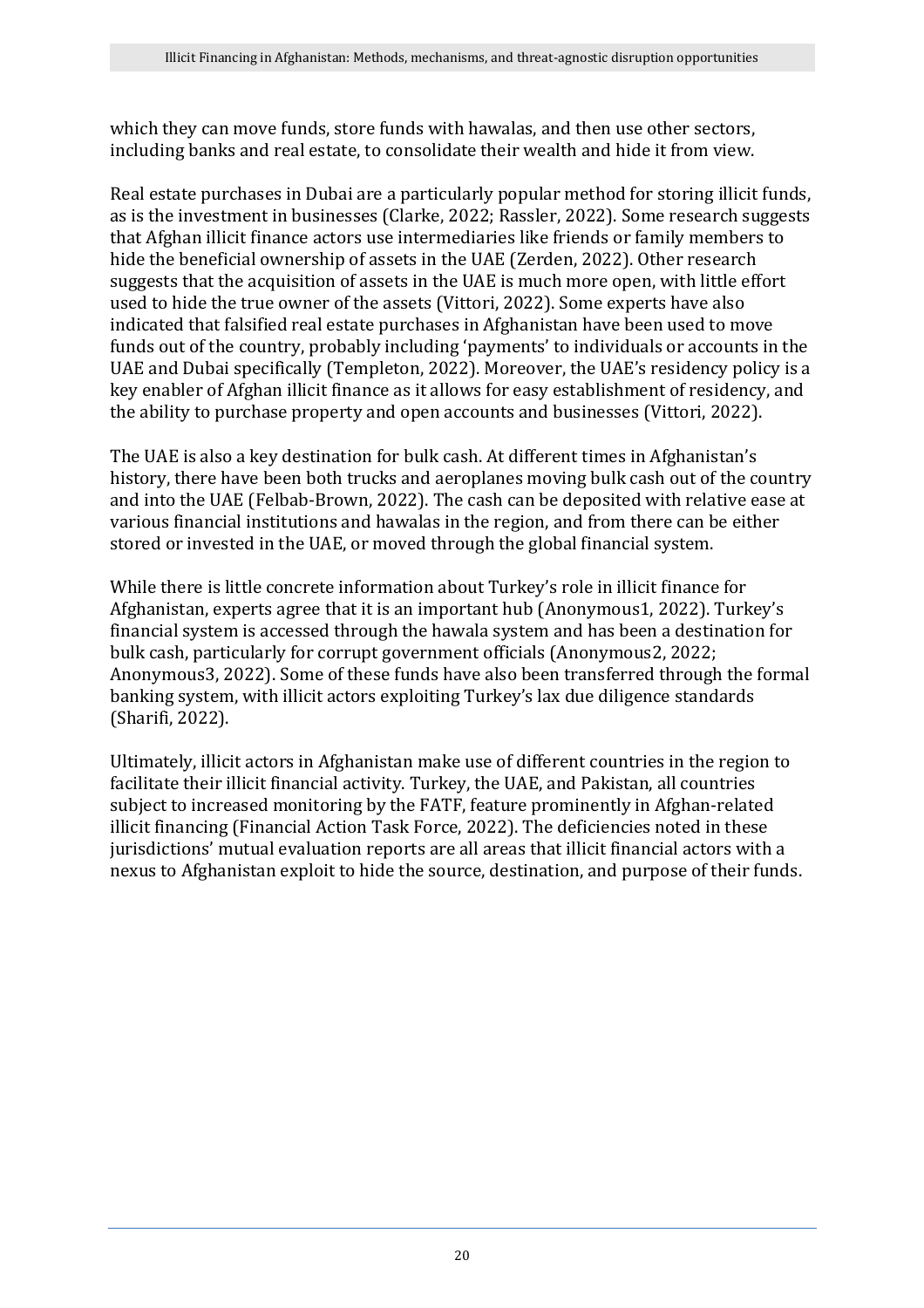# <span id="page-20-0"></span>**Threat-agnostic capabilities and policy options**

Disrupting illicit financing in and from Afghanistan is a challenging proposition, particularly after the fall of the Afghan government and the Taliban takeover in August 2021. The Taliban's control of the country limits opportunities for disrupting revenuegenerating activities in Afghanistan, such as taxation and extortion activities, and the drugs trade. While the Taliban has some incentives to disrupt terrorist financing, particularly by rival groups like ISIL-KP, their willingness to disrupt financial activity by other terrorist and criminal actors is far less. However, other opportunities exist to apply threat-agnostic capabilities to illicit financing activities, such as how criminals, terrorists, and corrupt government officials store, manage, move, use, and hide their funds, some of which can support existing international efforts to disrupt illicit financing in places like Turkey, Pakistan, and the UAE.

### <span id="page-20-1"></span>**4.1. Aid and donor funding**

Aid and donor funding to Afghanistan is critical for stabilising the Afghan economy and preventing the starvation of millions of people. However, the Taliban and other illicit actors exploit that funding and aid to finance their activities. Taxation and extortion schemes are well-known for targeting aid and donor activities in the country. Since the fall of the Afghan government and the takeover by the Taliban, aid delivered by the United Nations ends up, at least in part, in the hands of Taliban-controlled organisations, and in some cases in the hands of organisations with links to other terrorist groups (Sharifi, 2022). In fact, the Taliban's ability to conduct US dollar auctions suggests that they have managed to acquire some of these aid funds to shore up their government and the country's financial system (Anonymous1, 2022). Even prior to their takeover, the Taliban is estimated to have earned almost a third of their money from extortion or protection money from aid organisations; this is likely to remain an important part of their budget (Anonymous4, 2022).

While there are few palatable policy solutions that can stop this in its entirety, it might be possible to set up a mechanism to monitor donor funding coming into Afghanistan to ensure it reaches its proper recipients (Brookings, 2022). Direct donations to aid organisations, or to individuals through remittance channels, are some options for delivering aid in Afghanistan (Sharifi, 2022). However, regardless of the efforts to monitor donor funding, the Taliban (and probably other groups, depending on the specific area of operations and aid delivery) will benefit from these funds (Anonymous4, 2022). Most aid organisations will have to pay either a tax to the Taliban, or protection money to other entities in the areas where they are operating (and perhaps both). Enhanced monitoring, international cooperation, and increased transparency of aid and donor funding could provide greater assurance that as little as possible is flowing to terrorist entities and the Taliban. Direct donation of goods instead of cash could limit some profiting from aid, although the Taliban and other groups are likely to take a portion of goods as payment in lieu of cash (Anonymous4, 2022). Negotiating a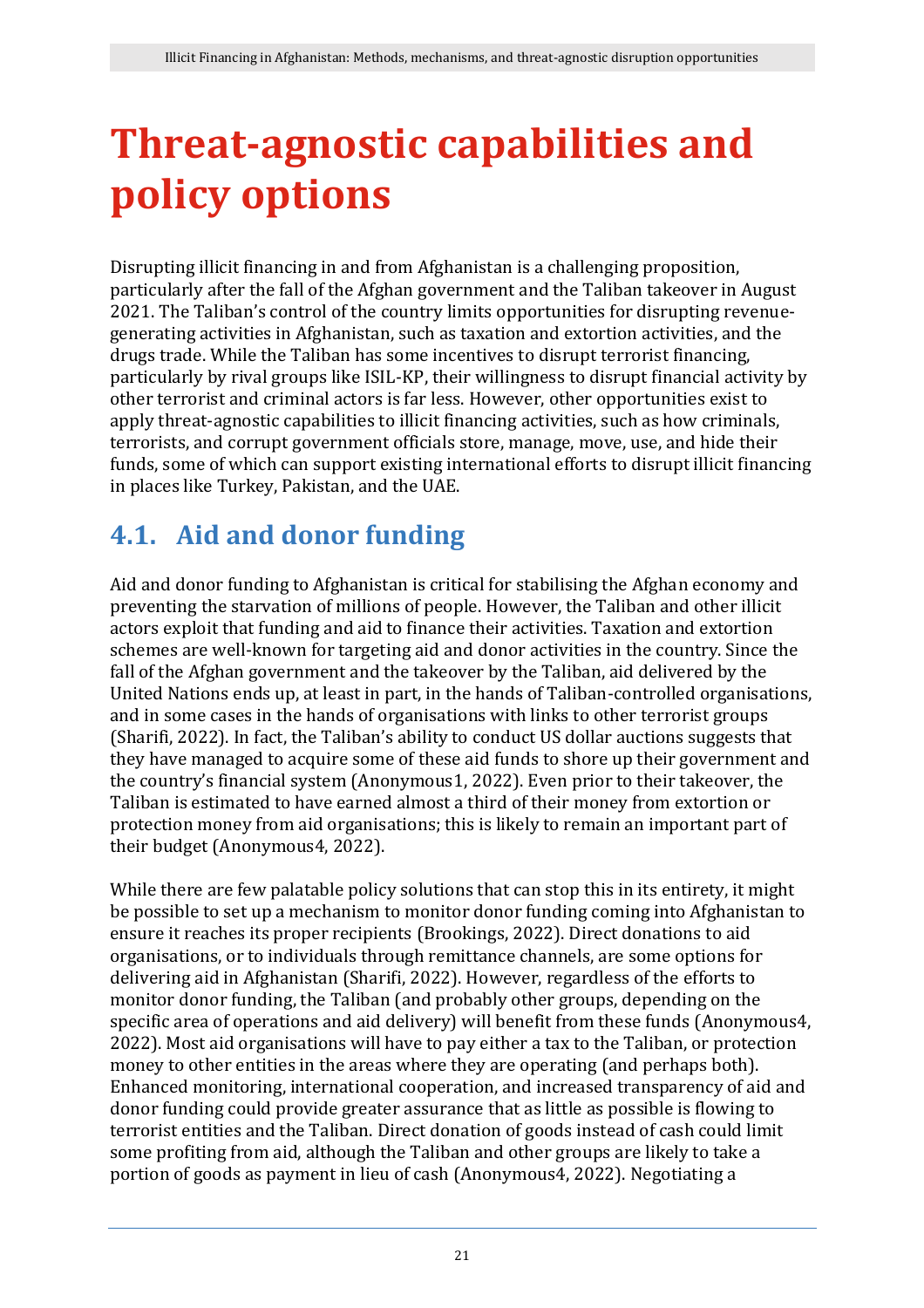maximum fee to be charged on international aid with the Taliban might be an option for limiting the effects of extortion, although enforcement of such an agreement would be challenging and would require the willingness to stop aid if the Taliban were to defect from such an agreement. Stopping the group from acquiring funds earmarked as aid in its entirety is unlikely, unless all aid to Afghanistan is suspended, an outcome that would have devastating effects on the Afghan economy and for the people of Afghanistan.

#### <span id="page-21-0"></span>**4.2. Foreign assets**

Turkey, Pakistan, and the UAE are common jurisdictions of concern relating to Afghan illicit finance. Regardless of whether the funds are generated through insurgent or terrorist activity, by criminal elements, or by corrupt officials, illicit flows often end up in one of these locations. There, the funds are used to purchase property, businesses, or are invested in other assets. There are diverging views on whether these assets are held in the name of the ultimate beneficial owner. Some researchers suggest that, since there is little external pressure to prevent the illicit flow of funds and acquisition of assets in these countries, that assets might be held in the true name of the ultimate owner (Felbab-Brown, 2022). However, others suggest that these assets are more likely to be held in the name of extended family members or business associates, making tracing the assets to their beneficial owner more challenging (Sharifi, 2022).

Some illicit actors from Afghanistan, including the Taliban, might have accounts in the UAE that they might still have access to and where they hold assets and investments (Anonymous4, 2022; Felbab-Brown, 2022). However, the majority of illicit actors' financial resources are likely to be in real estate, barrels of cash, stocks, and other financial assets. There are some indications that sanctions have had an impact on the liquidity of some of these assets, both in the UAE and elsewhere; however, most experts suggest that illicit actors enjoy relative impunity in the UAE, Turkey, and Pakistan, particularly when it comes to acquiring or storing assets (Felbab-Brown, 2022; Anonymous1, 2022; Anonymous2, 2022).

To disrupt this activity, it might be possible to encourage these jurisdictions to identify the ultimate beneficial owner of assets, and to foster greater transparency and information sharing on financial assets. While a longer-term solution, this approach might yield some results in terms of identifying illicit assets. This is unlikely to be wholly sufficient for identifying those assets, however, and other policy options should be considered for coordinated deployment. Such an approach would require broad consensus from the international community to pursue this as a policy option, and would probably need to be led by the Financial Action Task Force (FATF), with support from the International Monetary Fund and individual states. Cooperation with and inducements for affected sectors could facilitate the adoption of such a policy tool; research on FATF 'greylisting' suggests that unofficial market enforcement encourages the private sector to advocate for reform (Morse, 2019). This means that, in the face of financial exclusion from the global financial system or restrictions or limitations on their ability to transact, sectors affected by proposed beneficial ownership legislation could be induced to cooperate or advocate for regulation.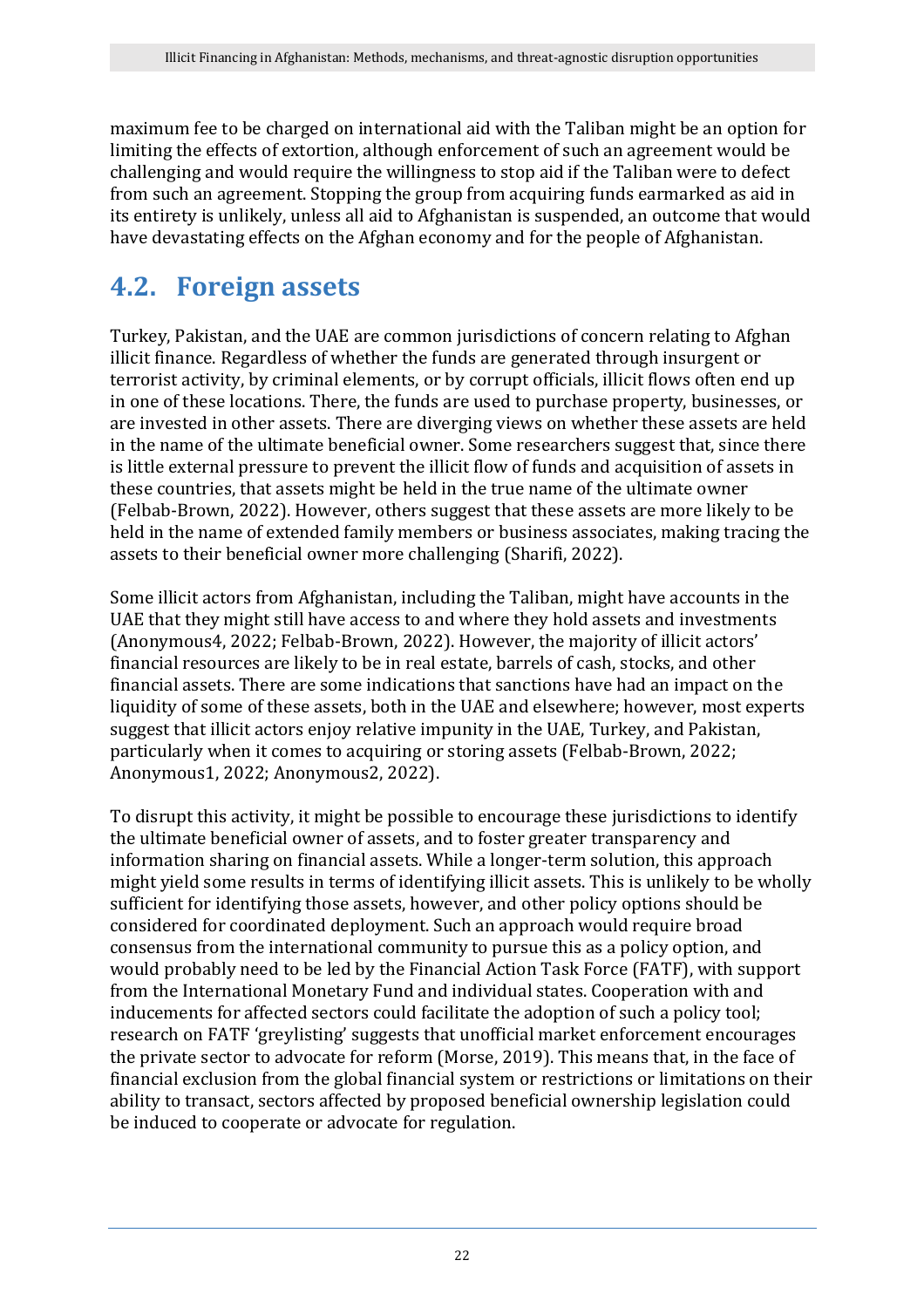Beneficial ownership registries could also facilitate the identification of the real owner of specific assets in Turkey, Pakistan, the UAE, and other countries with a nexus to Afghanistan. In particular, the presence of Turkey, Pakistan, and the UAE on the FATF's grey list provides leverage for the international community to encourage greater transparency of assets. While these registries will not solve the problem of the storage of assets in these locations and lack of identification of ownership, the adoption of beneficial ownership registries is an international best practice. The FATF is actively pursuing the beneficial ownership issue, meaning that this is one of the more plausible, and immediate, policy options that can be used to address illicit financing emanating from Afghanistan (Financial Action Task Force, 2014).

In terms of assets in the UAE (and elsewhere), it might be possible to encourage the UAE authorities to apply a reverse standard of proof for ownership of funds or assets, and compel defendants to prove that they are in legal possession of money used to purchase some of the real estate assets, likely to be derived from corruption or embezzlement, particularly in the UAE and Turkey (Brookings, 2022). Encouraging Emirati authorities to adopt a variation of unexplained wealth orders might also reveal assets held by the extended network of illicit actors; and while those assets might not be directly traceable to the actor, seizure orders could still degrade their capabilities. This approach would require significant international leverage and inducements for the UAE. While technically possible, adopting this approach would be likely to require years of negotiations and changes to international counter-illicit finance standards to include a requirement for states to adopt unexplained wealth orders.

### <span id="page-22-0"></span>**4.3. Hawala and banking**

The hawala system, and its network into the UAE, remains a significant global finance vulnerability that enables Afghan illicit finance while also remaining critical for the Afghan economy and the transfer of remittances. Dubai and Sharjah remain popular destinations for illicit finance where funds can be co-mingled with the vast quantities of remittances and trade from Afghanistan and the broader region. Afghanistan has a limited formal banking system, and this remains true in the post-Taliban takeover (Zerden, 2022). It is perhaps even more true, as international banks have largely restricted transfers to Afghanistan and the limited correspondent banking relationships that existed prior to August 2021 have been re-examined. However, private banks in Afghanistan probably maintain their connectivity to the global financial system through hubs such as the UAE, meaning that there are still exit routes for Afghan illicit finance into the global financial system (Sharifi, 2022).

The Afghanistan side of the hawala networks is likely to remain under-regulated and under-policed in a Taliban-controlled Afghanistan (Zerden, 2021). Prior to the Taliban's takeover of Afghanistan, the government had been in the process of reforming the hawala sector and implementing global norms; now, this work has ceased (Anonymous2, 2022). While hawalas are usually associated with the transfer of funds, in Afghanistan, they also serve a deposit-taking function for the many unbanked Afghans (Felbab-Brown, 2022). This is also likely to be true for illicit actors operating in Afghanistan that are unwilling or unable to store cash securely (Zerden, 2022). The hawaladars coordinate their transfer of funds using encrypted messaging platforms,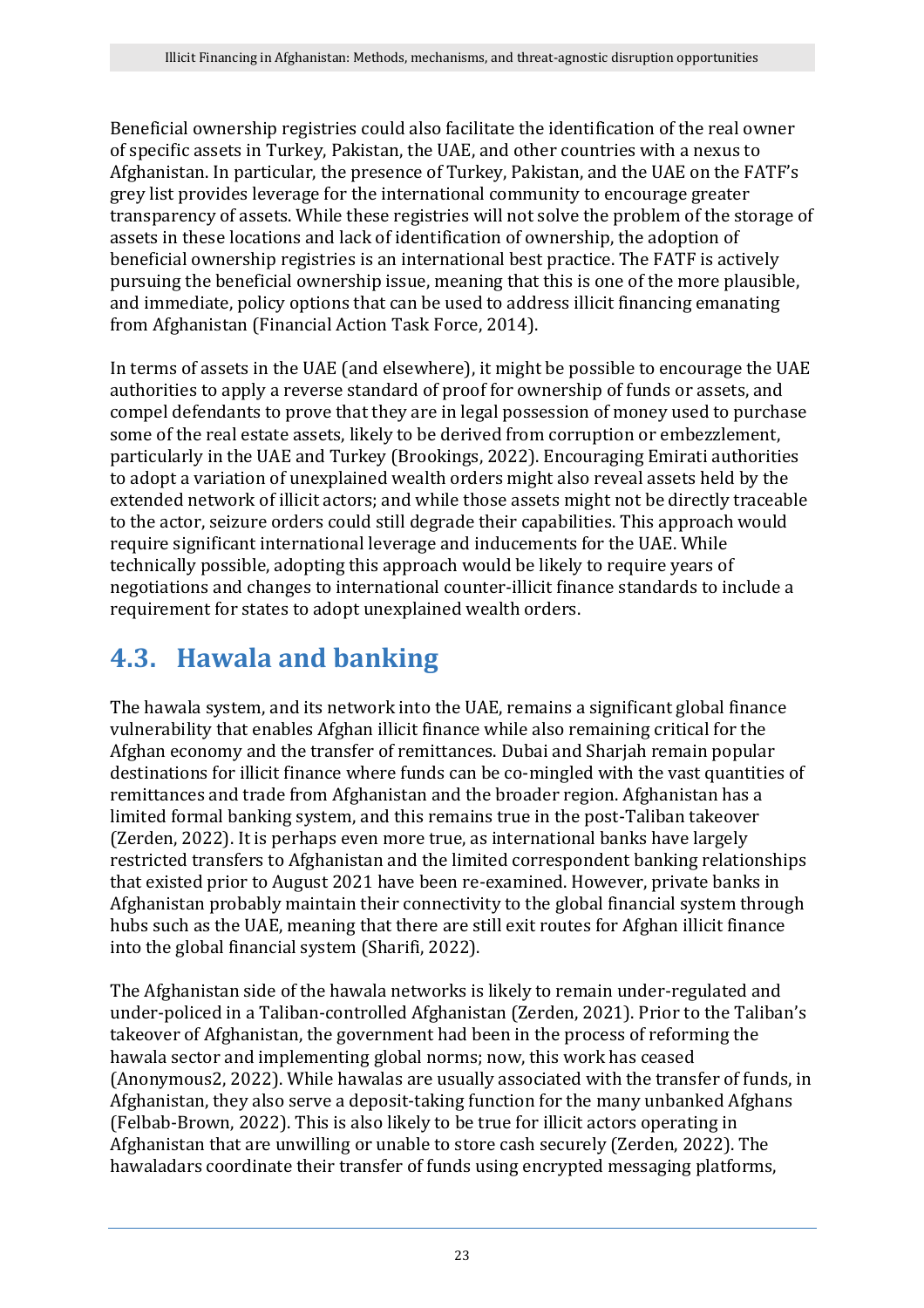making the detection or interdiction of some of these activities more challenging for law enforcement and security services (Templeton, 2022).

Since the Taliban takeover in Afghanistan, the hawala system has suffered the same economic disruptions as the rest of the country, although their ability to transact with the UAE and other jurisdictions is probably intact (Zerden, 2022). Prior to the Taliban assumption of power, the hawaladars relied on their relationships with the formal banking sector in Afghanistan for access to US dollars. With sanctions, their access to US dollars has been largely curtailed, which almost certainly poses some challenges to their operations (Zerden, 2022). For instance, sanctions have created a liquidity crisis, affecting all aspects of the Afghan economy, including illicit finance and hawala transactions (Anonymous2, 2022). Many money service businesses and hawalas are in a deficit position, making the completion of financial transactions and the disbursement of cash within Afghanistan challenging (Anonymous2, 2022). However, this liquidity crisis in Afghanistan's economy (and in illicit financing in Afghanistan) might be ending; the Taliban has resumed auctioning US dollars to hawalas and banks, greatly easing this crisis (Anonymous1, personal communication, April 2022).

The banking sector is also at risk of abuse by illicit finance actors. A quarter of Afghanistan's commercial banks are state-owned, which effectively puts them under the control of the Taliban (Zerden, 2021). For the banks that are not state-owned, the Taliban's power puts these privately-owned banks well within the Taliban's sphere of influence, if not outright control.

Reforms to the hawala and banking sector in Afghanistan for alignment with international anti-money laundering and counter-terrorist financing norms are unlikely to occur under the Taliban regime. As part of a broader strategy of engagement and inducements, the international community could seek to hold the Taliban responsible for implementing the much-needed reforms to the banking and hawala sectors, including appointing independent leadership to state-owned banks and FinTRACA, the financial intelligence unit (Zerden, 2021). While negotiations over this could appear productive, the Taliban would maintain control over the financial system and any mandatory reporting, making these reports all but meaningless for actually detecting and disrupting illicit finance from Afghanistan, particularly any that related to the Taliban or its allies such as Al Qaeda.

Instead, efforts to reform, encourage registration and reporting, and general compliance with international norms are best focused on the hawala sector in other jurisdictions where states have greater chances for success. For instance, continuing to work with the UAE, and specifically Dubai, on reforms to its hawala sector, could facilitate greater transparency over transactions from Afghanistan, addressing at least one part of the transaction. Enhancing or bolstering efforts already under way in these jurisdictions of concern (Pakistan, the UAE, and Turkey) could yield some benefits in terms of making illicit funds movement out of Afghanistan more difficult for illicit actors. As with other options, this is likely to be a longer-term solution.

To date, there is little evidence of widespread cryptocurrency use in Afghanistan, although it has been discussed as both a mechanism for sanctions evasion, and as a potential aid delivery vehicle (Zerden, 2021b; Morris, 2021). Prior to the Taliban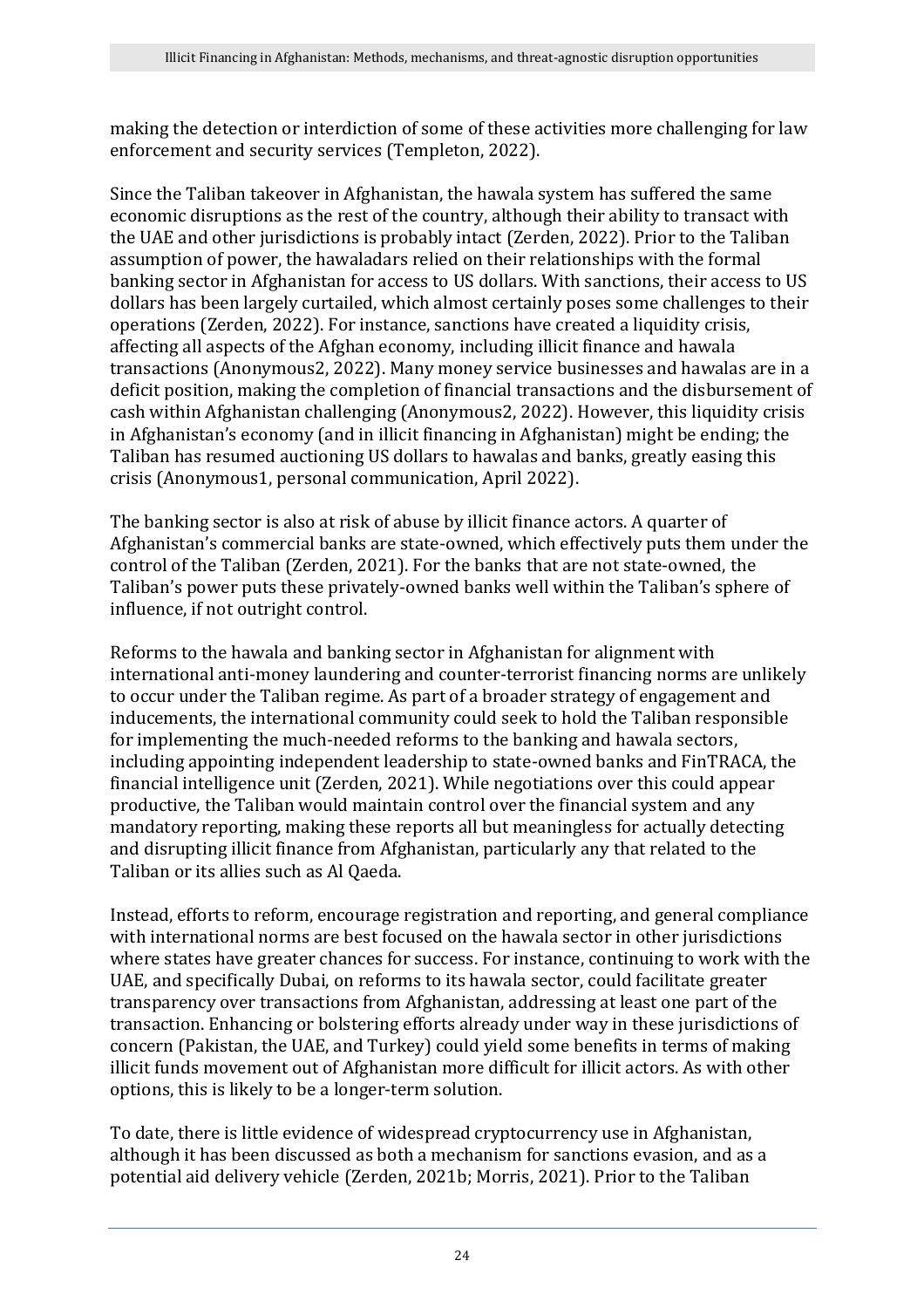takeover, there were some indications of a growing cryptocurrency sector in Afghanistan, including in illicit finance, dating back to 2019 (Anonymous2, 2022). In some cases, such as one bazaar in Herat, recipients of cryptocurrency can exchange it for Afghani, and they have been used by NGOs and for trade ('Crypto Provides Fix for Some in Crisis-Hit Afghanistan', 2022). While cryptocurrency could theoretically deliver aid directly to the Afghan people, the same logistical issues exist for aid delivery as they do for sanctions evasion and illicit financing in and from Afghanistan, on top of other logistical hurdles (Zitser, 2022). Lack of stable and regular access to the internet and mobile phones, combined with the widespread illiteracy and innumeracy in Afghanistan make cryptocurrency a largely unviable option in terms of aid delivery. Further, offramping options for cryptocurrency in Afghanistan are limited; while there are some indications that some hawaladars are adopting a cryptocurrency exchange function, this is a long way from being a regular and steady aspect of the Afghan economy. For the time being, cryptocurrency remains a speculative aspect of both illicit, and licit, finance in Afghanistan, although some experts acknowledged that more experienced or technologically advanced hawaladars could potentially see some advantages in it and be enticed to adopt cryptocurrency as a medium of exchange and payment (Templeton, 2022). Should Afghanistan become a more desirable cryptocurrency market, the same international financial vulnerabilities that plague the global cryptocurrency market would be likely to apply in the Afghan context as well.

### <span id="page-24-0"></span>**4.4. Impact of sanctions**

The impact of sanctions on the Afghan economy is clear: they have resulted in a largely isolated economy with little ability to import necessary goods into the country. The result has been a widespread economic disaster, including for the Taliban (Sharifi, 2022). Economically, these sanctions have also had the effect of isolating Afghanistan from most other economies in the world. All US dollar trade has ceased, and the SWIFT messaging system removed Afghan banks from its service. While the country probably has regional banking connectivity through non-US dollar accounts, most formal financial transactions have been curtailed (Zerden, 2022). Afghanistan probably does continue to have some connectivity to the international system through private banks and specifically UAE-based banking relationships (Sharifi, 2022). Identifying and disrupting these banking relationships, and increasing the effectiveness of sanctions, will require cooperation from the main jurisdictions identified in this report. Limited intelligencesharing with some of these jurisdictions could facilitate action by states against any sanctions evasion activity. However, without addressing the other deficiencies in these systems, renewed efforts to evade sanctions using new accounts or methods are likely to remain effective.

One area where international sanctions might be having an effect is in air travel. The lack of international air travel might be curtailing the bulk cash smuggling out of Afghanistan via air (Vittori, 2022). Instead, the funds might be stuck in Afghanistan, or be moving across the border into Pakistan.

Despite announcing a ban on opium production, there is little indication that the Taliban have taken any real action to curtail the drugs trade. Nor is this the first time that the group has announced a ban: prior to their downfall in 2001, the group implemented a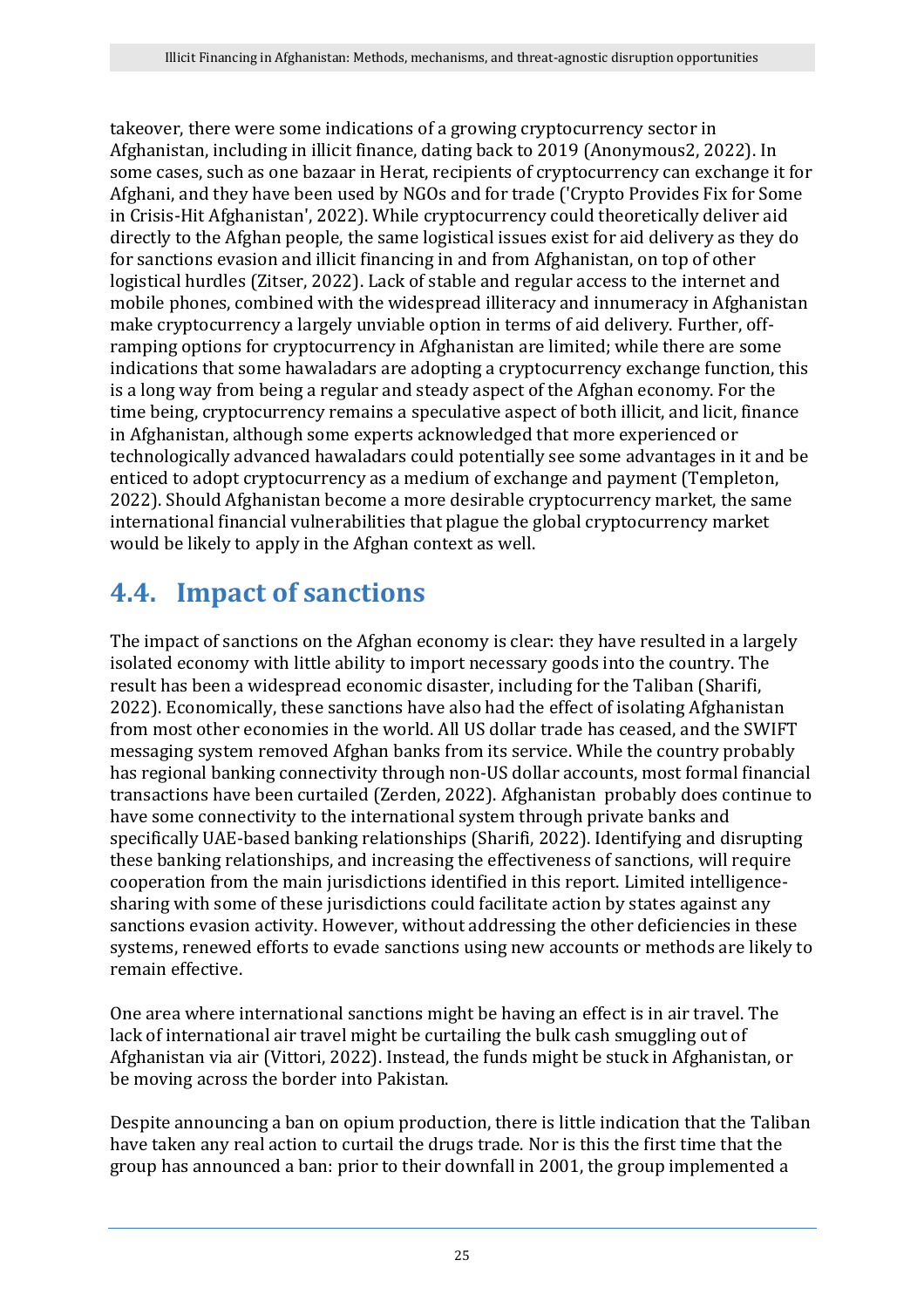short-term but effective ban on opium production (Koehler et al., 2022). However, that ban also precipitated significant internal strife within Taliban factions (Anonymous4, 2022). In fact, as this is one of the group's only stable (and most lucrative) sources of funds, the drug trade probably persists despite any of their assertions to the contrary (Anonymous2, 2022; Anonymous3, 2022; Templeton, 2022).There is little suggestion that the Taliban leadership is likely to take any real action to curtail the drugs trade soon, as this is their economic lifeline, and there are few incentives for reducing this lucrative aspect of the economy (Zerden, 2022). In fact, some reports suggest that drug production has increased since the Taliban takeover (Sharifi, 2022). Since the Taliban takeover, and possibly influenced by the Taliban's announcement that it would be banning future opium production, the price of opium has increased substantially (Anonymous2, 2022). Prior to the Taliban's August 2021 takeover, counternarcotics efforts in Afghanistan were selectively applied, and this approach to counternarcotics is likely to continue (Koehler et al., 2022). For the time being, the likely effect of the announced ban on the Afghan economy is expected to be small: those who are cultivating opium and have already planted their 2022 crop are not expected to be affected until 2023 (Anonymous2, 2022). There is widespread scepticism among experts that the ban will be implemented fully; instead, many believe that the Taliban will use the ban to control and institutionalise the markets (Anonymous3, 2022).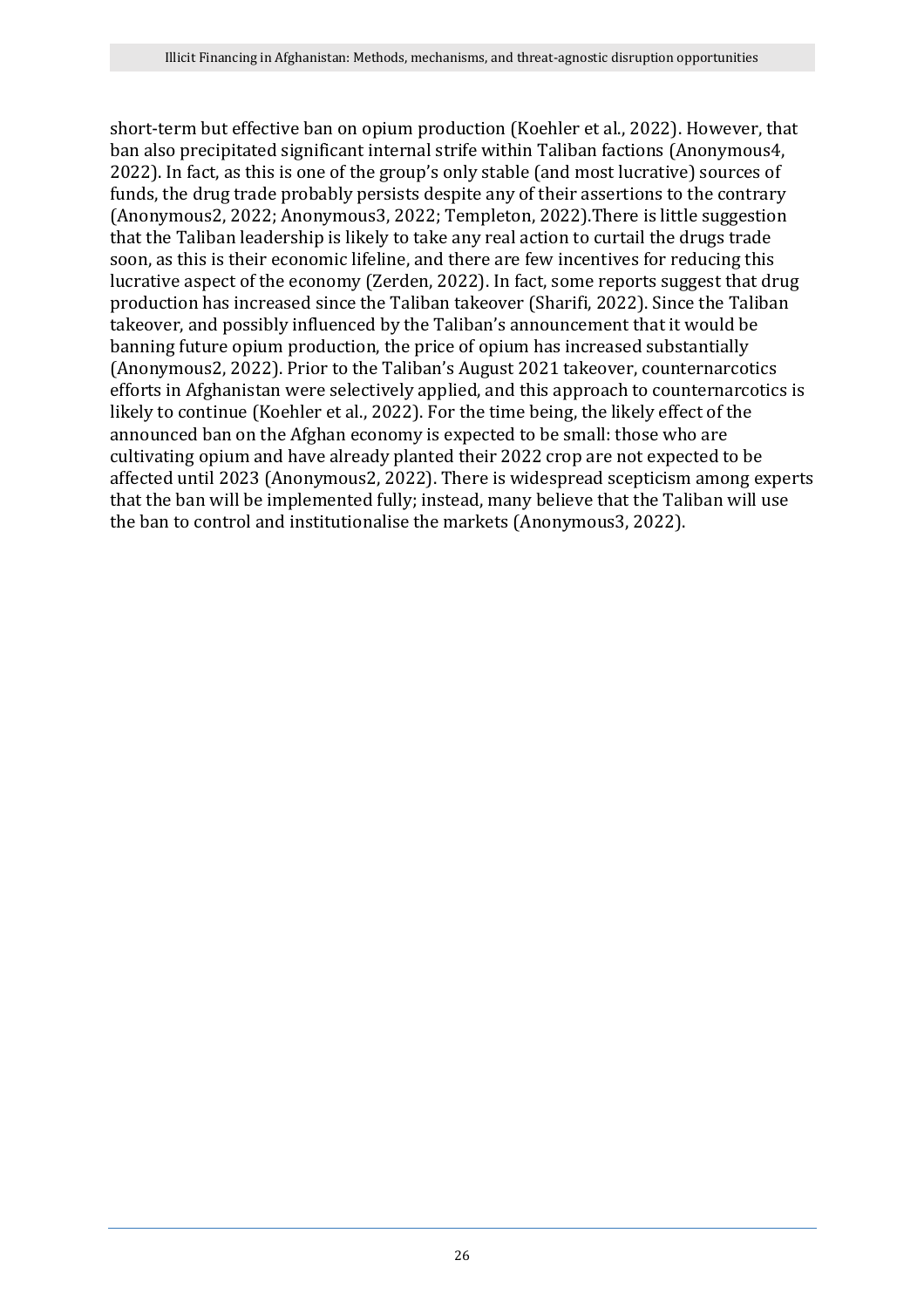### <span id="page-26-0"></span>**Conclusion**

The number of illicit actors in Afghanistan, and the ways in which they finance their activities, complicates counter-illicit finance initiatives. Of course, the takeover of Afghanistan by the Taliban regime compounds issues further. Whatever limited progress that might have been made to counter illicit financing over the last twenty years has stalled almost entirely, and might well have collapsed completely.

Despite this grim diagnosis of counter-illicit financing initiatives in Afghanistan, there remains some policy and disruption opportunities. These opportunities exist in part because disruption efforts over the last two decades have been piecemeal and inadequate; they have not forced an adaptation by illicit finance actors to change their behaviours. As such, these behaviours remain relatively well understood. While many of the details required for successful disruption activities are not in the public domain (such as the identities of the Gulf donors that have contributed significant funds to the Taliban), opportunities might exist for law enforcement and intelligence agencies to collect intelligence that can in turn illuminate both the networks and the associated assets (Anonymous4, 2022). For instance, using hawala networks as a source of intelligence could facilitate greater disruption opportunities. Several experts noted that hawaladars are increasingly using electronic communications to both keep their books and to manage transactions. While a difficult prospect both from a technical and linguistic perspective for intelligence agencies to pursue, hawaladars have significant insight into illicit financing in Afghanistan. Similarly, adopting a programme like the Terrorist Financing Tracking Program for Afghanistan and regional partners could provide greater insight into regional illicit flows, including through banks, a key financial route (U.S. Department of the Treasury, n.d.; Connorton, 2007).

Ultimately, combatting illicit financing with a nexus to Afghanistan will require a regional and international approach, and international support for such an approach (Zerden, 2021). While consensus on this issue is unlikely to be achieved, a group of likeminded countries like the G7 or a similar coalition could work in concert to address the threat of illicit financing emanating from Afghanistan. This approach will require tackling the financing mechanisms that exist for the actors inside and outside Afghanistan, particularly in terms of how they move, store, invest, and manage their funds. Leveraging existing policy networks such as the FATF to encourage change in illicit finance hubs could work to both strengthen the integrity of the international financial system and help disrupt Afghan illicit finance. Achieving consensus and action within these policy networks will require a clear elucidation of the threat posed by illicit financing from Afghanistan.

While partnership between states and the Taliban regime on counter-terrorist and counter-illicit financing might be a pragmatic (if unsavoury) policy option, it would of course require a strategic application of both leverage and inducements and would be unlikely to achieve a meaningful result (even if the Taliban were to cooperate) (Anonymous4, 2022). For instance, counter-terrorist financing activities are likely to be strategically beneficial to the Taliban if applied to ISIL-KP, as these efforts could serve to help the Taliban consolidate control and weaken ISIL-KP. Of course, the Taliban is also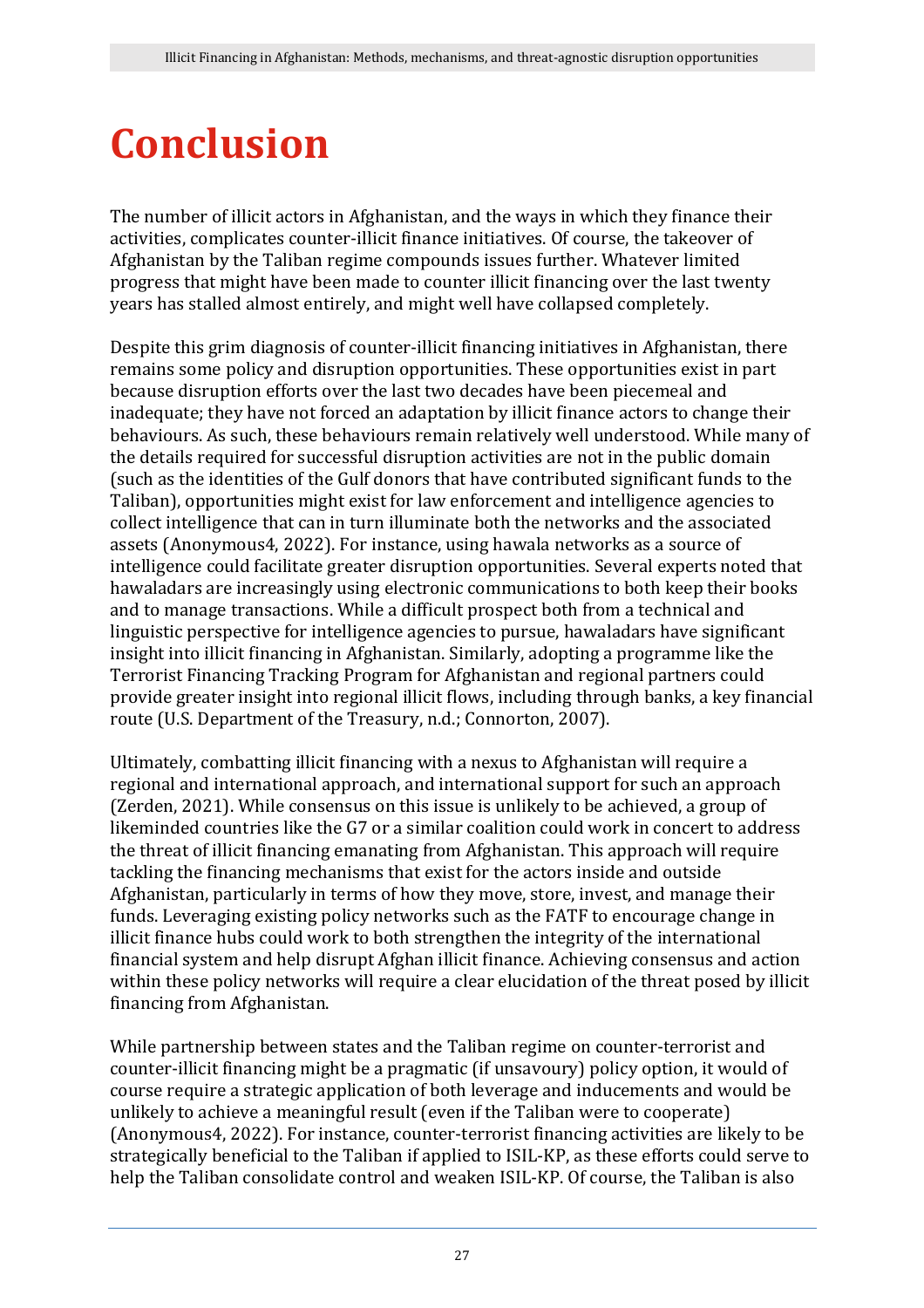likely to use counter-terrorist financing tools such as the financial intelligence unit to target political opponents; the likelihood of unintended consequences of the application of Afghanistan's counter-terrorist financing capabilities is high. Cooperating with the Taliban on countering the financing of terrorism in Afghanistan could result in extrajudicial killings by the group, the use of financial intelligence to identify and eliminate their enemies, and of course withholding of key information from international partners. As such, this type of partnership would probably need to have extremely limited aims and objectives, and the Taliban leadership might not be open to such an approach.

Ultimately, there are not a wealth of opportunities for the disruption of illicit financing from Afghanistan. However, existing policy activities such as beneficial ownership registries, reforms to the hawala and banking sector, using intelligence and specifically financial intelligence to illuminate funding networks, and general adherence to international norms can be tailored to achieve some disruptive results for illicit finance emanating from Afghanistan. Technical assistance provided in this area, particularly to jurisdictions of concern for Afghan-originating illicit financing can be prioritised by both FATF and individual states. Existing financial intelligence units or counter-terrorist financing networks (such as the US and Qatar's bilateral relationship) could be leveraged to achieve tactical successes. Technical assistance programmes should be focused on creating and enhancing investigative capabilities, regulatory strength, and international cooperation in addition to technical compliance with FATF standards and information sharing. Gains in this area are likely to be slow in coming, and hard-won. Tackling known international finance vulnerabilities such as the use of enablers to hide beneficial ownership and the anonymity of some financial transaction networks, particularly in relation to jurisdictions of concern, is likely to yield some of the most concrete results.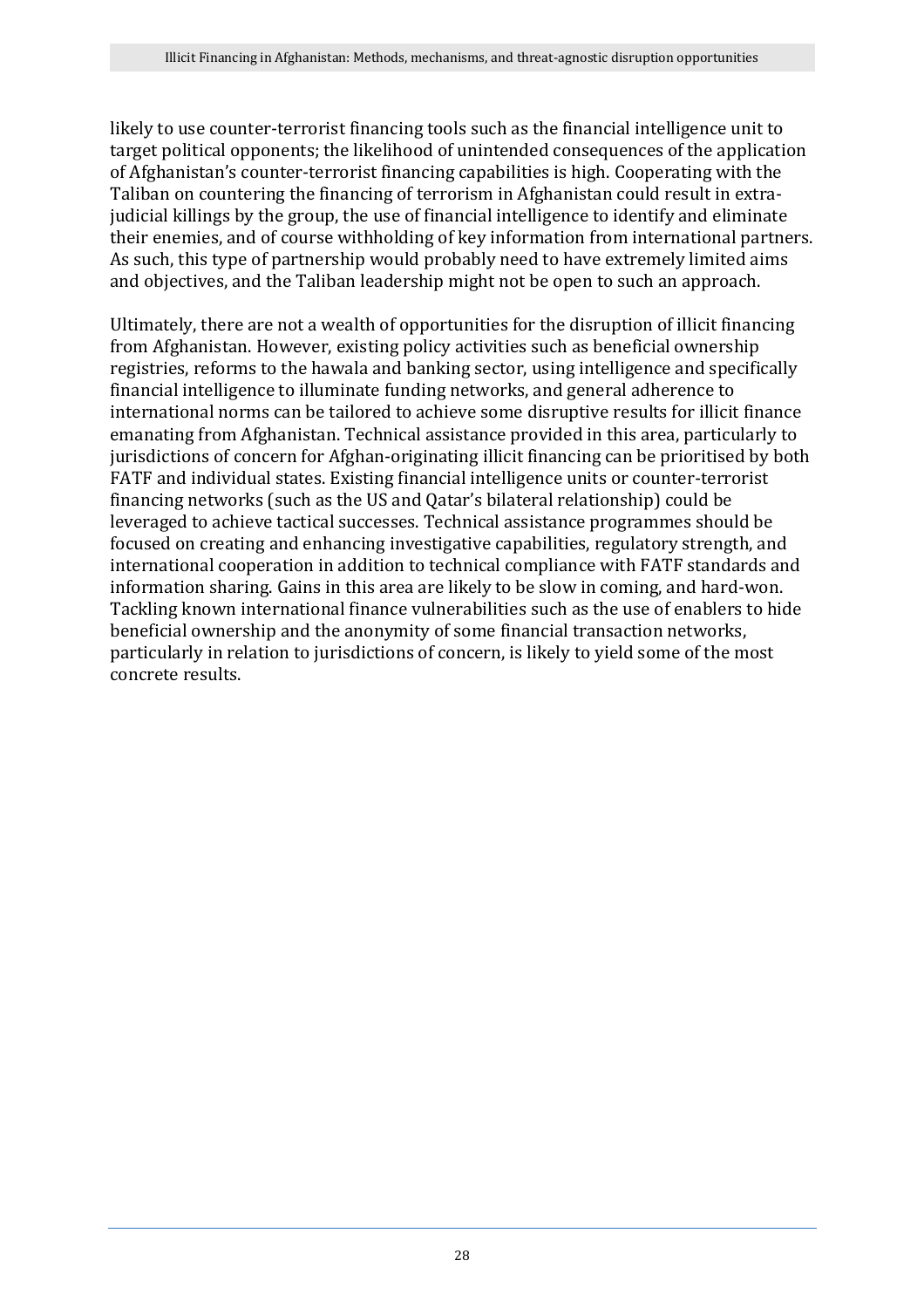### <span id="page-28-0"></span>**References**

Abdul, S. (2020, September 2). Who Is the New Leader of Islamic State-Khorasan Province? *Lawfare*. <https://www.lawfareblog.com/who-new-leader-islamic-state-khorasan-province>

Ahmad, A. (2017). *Jihad and Co.: Black Markets and Islamist Power* (Illustrated edition). Oxford University Press.

Amiri, R., & Jackson, A. (2022). *Taliban Taxation in Afghanistan: (2006-2021)*. Institute of Development Studies (IDS).<https://doi.org/10.19088/ICTD.2022.004>

Anonymous1. (2022, April). *SOC-ACE Afghanistan Project Interview* [Zoom].

Anonymous2. (2022, April 12). *SOC-ACE Afghanistan Project Interview* [Zoom].

Anonymous3. (2022, April 7). *SOC-ACE Afghanistan Project Interview* [Zoom].

Anonymous4. (2022, April 20). *SOC-ACE Afghanistan Project Interview* [In person].

Bell, K. (2013). *Usama bin Ladin's "Father Sheikh": Yunus Khalis and the Return of al-Qa'ida's Leadership to Afghanistan* [Harmony Program][. https://ctc.usma.edu/wp-content/uploads/2013/05/CTC\\_Yunus-](https://ctc.usma.edu/wp-content/uploads/2013/05/CTC_Yunus-Khalis-Report-Final1.pdf)[Khalis-Report-Final1.pdf](https://ctc.usma.edu/wp-content/uploads/2013/05/CTC_Yunus-Khalis-Report-Final1.pdf)

Bewley-Taylor, D. (2013). Drug Trafficking and Organised Crime in Afghanistan: Corruption, Insecurity and the Challenges of Transition. *The RUSI Journal*, *158*(6), 6–17. <https://doi.org/10.1080/03071847.2013.869719>

Brookings, S. (2022, January 20). How to Prevent Afghan Humanitarian Aid Money From Reaching Terrorists. *Foreign Policy*. [https://foreignpolicy.com/2022/01/20/afghanistan-aid-money-taliban](https://foreignpolicy.com/2022/01/20/afghanistan-aid-money-taliban-terrorists/)[terrorists/](https://foreignpolicy.com/2022/01/20/afghanistan-aid-money-taliban-terrorists/)

Brown, V., & Rassler, D. (2013). *Fountainhead of Jihad: The Haqqani Nexus, 1973-2012*. Oxford University Press, Incorporated. [http://ebookcentral.proquest.com/lib/oculcarleton](http://ebookcentral.proquest.com/lib/oculcarleton-ebooks/detail.action?docID=4704142)[ebooks/detail.action?docID=4704142](http://ebookcentral.proquest.com/lib/oculcarleton-ebooks/detail.action?docID=4704142)

Clarke, C. P. (2022, March 26). *SOC-ACE Afghanistan Project Interview* [Zoom].

Connorton, P. M. (2007). Tracking Terrorist Financing through Swift: When U.S. Subpoenas and Foreign Privacy Law Collide Note. *Fordham Law Review*, *76*(1), 283–322.

Crypto provides fix for some in crisis-hit Afghanistan. (2022, March 21). *Al Jazeera*. <https://www.aljazeera.com/news/2022/3/21/crypto-provides-fix-for-some-in-crisis-hit-afghanistan>

Davis, J. (2021). *Illicit Money: Financing Terrorism in the 21st century*. Lynne Rienner Publishers.

Davis, J. (2021, November 29). ISIL-KP Financing [Substack newsletter]. *Insight Intelligence.* <https://insightintel.substack.com/p/isil-kp-financing>

Davis, S. (2021). *The Haqqani Network: An Underestimated Force?* [M.S., The University of North Carolina at Charlotte].<https://www.proquest.com/docview/2546228226/abstract/38781B2D2D0E4528PQ/1>

Department of the Treasury. (2021). *Operation Inherent Resolve—Summary of Work Performed by the Department of the Treasury Related to Terrorist Financing, ISIS, and Anti-Money Laundering for First Quarter Fiscal Year 2021*[. https://oig.treasury.gov/sites/oig/files/2021-01/OIG-CA-21-012.pdf](https://oig.treasury.gov/sites/oig/files/2021-01/OIG-CA-21-012.pdf)

EU4MD. (2020). *Emerging evidence of Afghanistan's role as a producer and supplier of ephedrine and methamphetamine* [Special Report]. European Monitoring Centre for Drugs and Addiction. [https://www.emcdda.europa.eu/system/files/publications/13410/emcdda-methamphetamine-in-](https://www.emcdda.europa.eu/system/files/publications/13410/emcdda-methamphetamine-in-Afghanistan-report.pdf)[Afghanistan-report.pdf](https://www.emcdda.europa.eu/system/files/publications/13410/emcdda-methamphetamine-in-Afghanistan-report.pdf)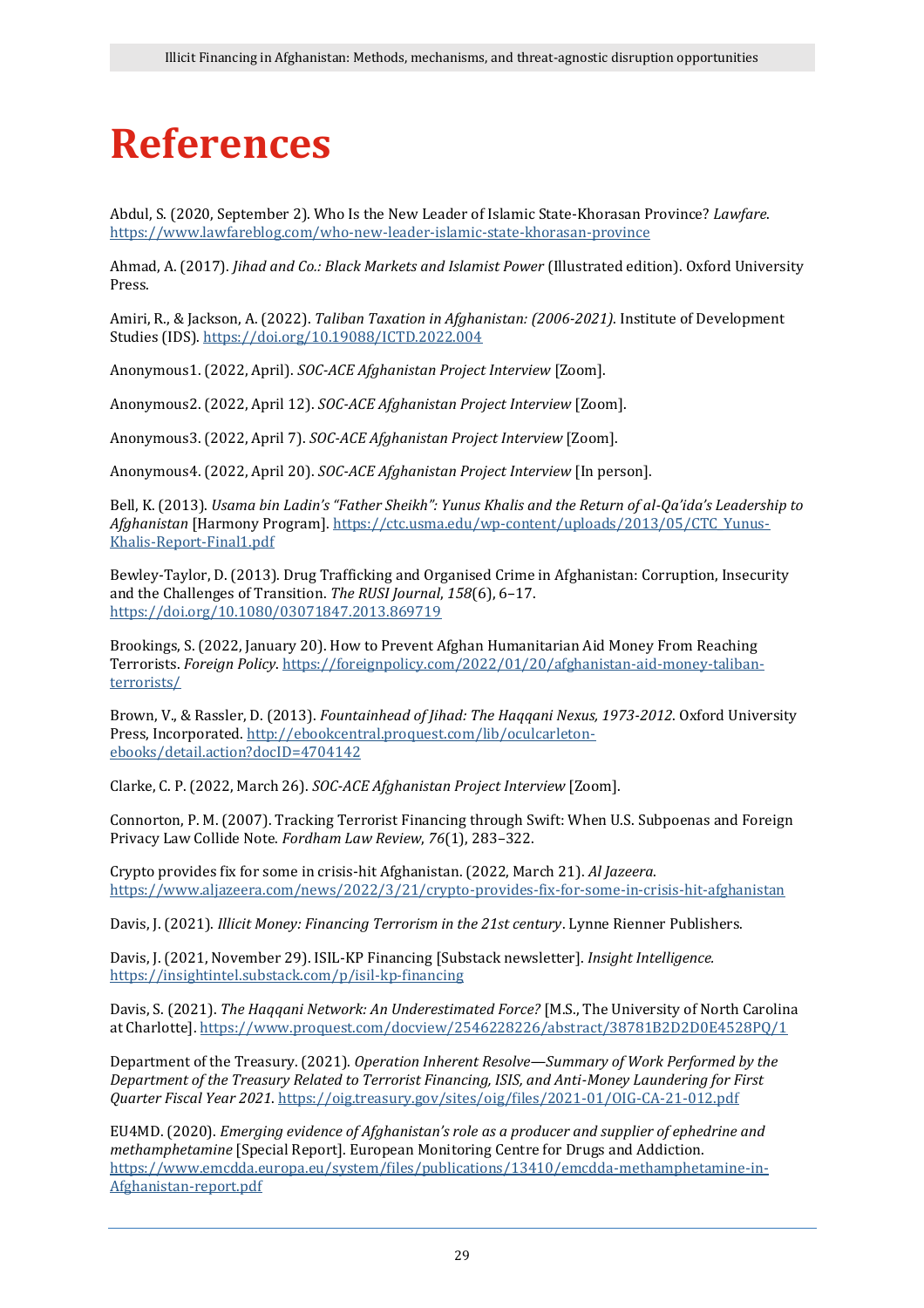Felbab-Brown, V. (2009). Peacekeepers Among Poppies: Afghanistan, Illicit Economies and Intervention. *International Peacekeeping*, *16*(1), 100–114[. https://doi.org/10.1080/13533310802485575](https://doi.org/10.1080/13533310802485575)

Felbab-Brown, V. (2022, March 18). *SOC-ACE Afghanistan Project Interview* [Zoom].

Financial Action Task Force. (2022, March). *Jurisdictions under Increased Monitoring—March 2022*. FATF Monitoring Bulletin. [https://www.fatf-gafi.org/publications/high-risk-and-other-monitored](https://www.fatf-gafi.org/publications/high-risk-and-other-monitored-jurisdictions/documents/increased-monitoring-march-2022.html)[jurisdictions/documents/increased-monitoring-march-2022.html](https://www.fatf-gafi.org/publications/high-risk-and-other-monitored-jurisdictions/documents/increased-monitoring-march-2022.html)

Financial Action Task Force. (2014). *Transparency and Beneficial Ownership* (p. 48) [FATF Guidance].

Financial Transactions and Reports Analysis Centre of Canada. (2018). *Terrorist Financing Assessment, 2018* (pp. 17–18). Government of Canada. [https://books-scholarsportal](https://books-scholarsportal-info.proxy.library.carleton.ca/en/read?id=/ebooks/ebooks4/cpdc4/2019-06-03/2/10099410%23page=17)[info.proxy.library.carleton.ca/en/read?id=/ebooks/ebooks4/cpdc4/2019-06-03/2/10099410#page=17](https://books-scholarsportal-info.proxy.library.carleton.ca/en/read?id=/ebooks/ebooks4/cpdc4/2019-06-03/2/10099410%23page=17)

George, B. (2020). The Kabul to Dubai Pipeline: Lessons Learned from the Kabul Bank Scandal. In: Page, M. T. & Vittori, J. (Eds.), *Dubai's Role in Facilitating Corruption and Global Illicit Financial Flows*. Carnegie Endowment for International Peace.

Giustozzi, A. (2007). War and Peace Economies of Afghanistan's Strongmen. *International Peacekeeping*, *14*(1), 75–89[. https://doi.org/10.1080/13533310601114285](https://doi.org/10.1080/13533310601114285)

Giustozzi, A. (2018). *The Islamic State in Khorasan: Afghanistan, Pakistan and the New Central Asian Jihad*. Oxford University Press.

Global Witness. (2018). *"At Any Price We Will Take the Mines" The Islamic State, the Taliban, and Afghanistan's White Talc Mountains*. Global Witness.

Goodhand, J., & Pain, A. (2021). Entangled lives: Drug assemblages in Afghanistan's Badakhshan. *Third World Quarterly*, 1–20[. https://doi.org/10.1080/01436597.2021.2002139](https://doi.org/10.1080/01436597.2021.2002139)

Gretchen Peters. (2012). *Haqqani Network Financing: The Evolution of an Industry*. Combating Terrorism Centre at West Point. [https://ctc.usma.edu/wp](https://ctc.usma.edu/wp-content/uploads/2012/07/CTC_Haqqani_Network_Financing-Report__Final.pdf)[content/uploads/2012/07/CTC\\_Haqqani\\_Network\\_Financing-Report\\_\\_Final.pdf](https://ctc.usma.edu/wp-content/uploads/2012/07/CTC_Haqqani_Network_Financing-Report__Final.pdf)

Haqqani Network (Afghanistan/Pakistan). (2019). *Activist Groups & Political Organizations*, 2-N.PAG.

Islamic State still active and undefeated in Afghanistan: Paper. (2020, August 5). *BBC Monitoring South Asia - Political Supplied by BBC Worldwide Monitoring*.

Jadoon, A., & Mines, A. (2020). *Broken, but Not Defeated: An Examination of State-led Operations against Islamic State Khorasan in Afghanistan and Pakistan (2015-2018)*. Combating Terrorism Center at West Point.<https://ctc.usma.edu/wp-content/uploads/2020/03/Broken-but-Not-Defeated.pdf>

Kenney, M. (2007). *From Pablo to Osama: Trafficking and terrorist networks, government bureaucracies, and competitive adaptation*. Pennsylvania State University Press.

Khan, S. (2021, March 10). How To Deal With ISIS' Affiliate in Afghanistan. *Inkstick*. <https://inkstickmedia.com/how-to-deal-with-isis-affiliate-in-afghanistan/>

Koehler, J., Bhatia, J., & Rasool Mosakhel, G. (2022). Modes of governance and the everyday lives of illicit drug producers in Afghanistan. *Third World Quarterly*, 1–21. <https://doi.org/10.1080/01436597.2021.2003702>

Maloney, S. M. (2009). On a pale horse? Conceptualizing narcotics production in southern Afghanistan and its relationship to the Narcoterror Nexus. *Small Wars & Insurgencies*, *20*(1), 203–214. <https://doi.org/10.1080/09592310802573640>

Mansfield, D. (2021). *A Taxing Narrative: Miscalculating Revenues and Misunderstanding the Conflict in Afghanistan*. Afghanistan Research and Evalulation Unit.<https://areu.org.af/publication/2105/>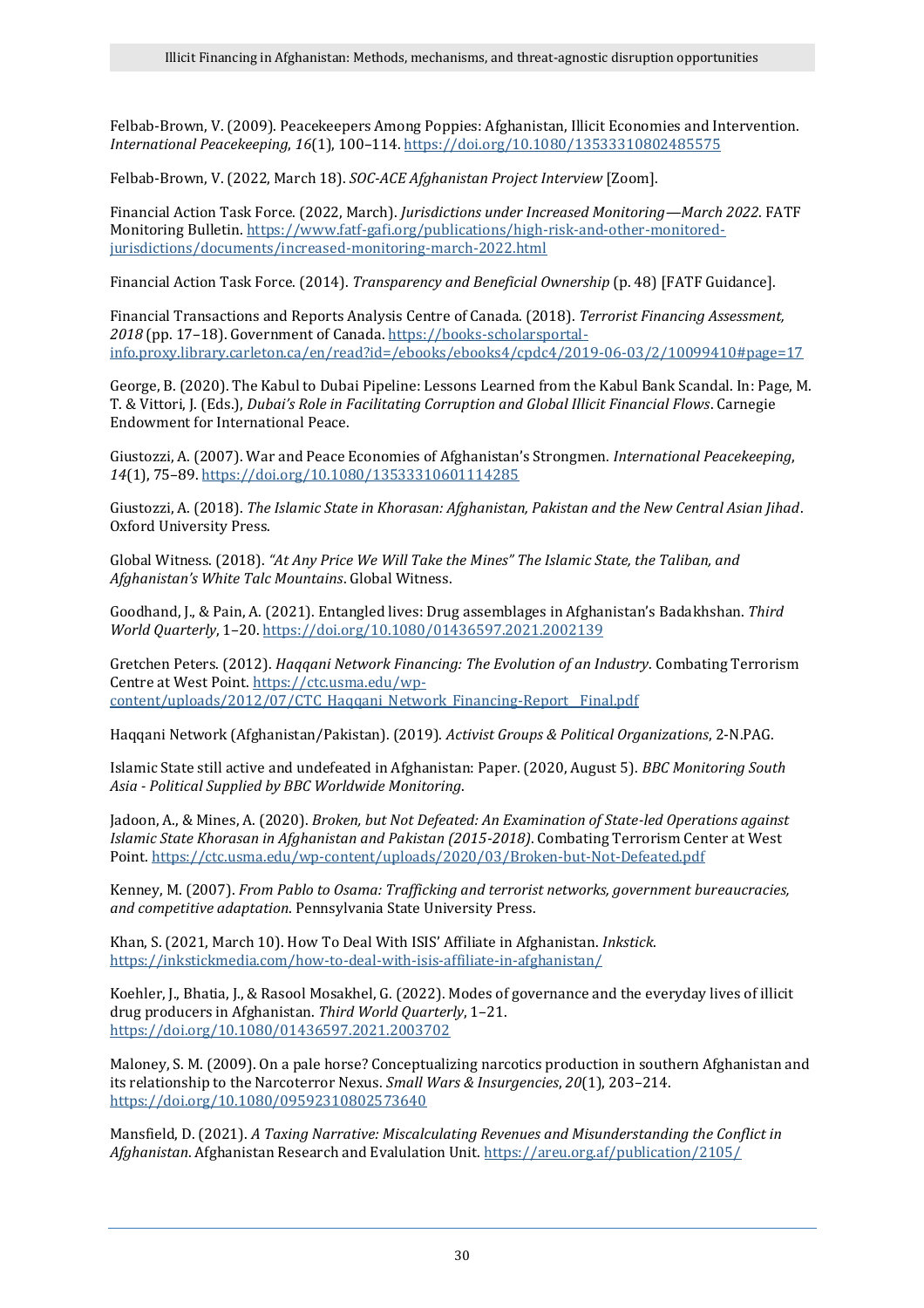Marsden, M. (2016). Crossing Eurasia: Trans-regional Afghan trading networks in China and beyond. *Central Asian Survey*, *35*(1), 1–15[. https://doi.org/10.1080/02634937.2015.1070516](https://doi.org/10.1080/02634937.2015.1070516)

Matthew C. DuPée. (2017). The Taliban Stones Commission and the Insurgent Windfall from Illegal Mining. *CTC Sentinel*, *10*(3), 37.

Mirdad, M. A. (2020). Taliban insurgency and transnational organized crime nexus. *Masyarakat, Kebudayaan Dan Politik*, *33*(3), 266[. https://doi.org/10.20473/mkp.V33I32020.266-277](https://doi.org/10.20473/mkp.V33I32020.266-277)

Morris, D. Z. (2021, September 3). Bitcoin Won't Save the Afghan People. *CoinDesk*. <https://www.coindesk.com/tech/2021/09/03/bitcoin-wont-save-the-afghan-people/>

Morse, J. C. (2019). Blacklists, Market Enforcement, and the Global Regime to Combat Terrorist Financing. *International Organization*, *73*(03), 511–545[. https://doi.org/10.1017/S002081831900016X](https://doi.org/10.1017/S002081831900016X)

O'Donnell, L. (2021, July 19). The Taliban Are Breaking Bad. *Foreign Policy*. <https://foreignpolicy.com/2021/07/19/taliban-expanding-drug-trade-meth-heroin/>

Pacheco-Vega, R. (n.d.). *Forward citation tracing and backwards citation tracing in literature reviews*. Retrieved January 31, 2020, from [http://www.raulpacheco.org/2018/02/forward-citation-tracing-and](http://www.raulpacheco.org/2018/02/forward-citation-tracing-and-backwards-citation-tracing-in-literature-reviews/)[backwards-citation-tracing-in-literature-reviews/](http://www.raulpacheco.org/2018/02/forward-citation-tracing-and-backwards-citation-tracing-in-literature-reviews/)

Page, M. T., & Vittori, J. (Eds.) (2020). *Dubai's Role in Facilitating Corruption and Global Illicit Financial Flows*. Carnegie Endowment for International Peace.

Peters, G., & Rassler, D. (2010a). *Crime and Insurgency in the Tribal Areas of Afghanistan and Pakistan:* [Harmony Project]. Combating Terrorism Center at West Point[. https://doi.org/10.21236/ADA536511](https://doi.org/10.21236/ADA536511)

Peters, G., & Rassler, D. (2010b). *Crime and Insurgency in the Tribal Areas of Afghanistan and Pakistan:* [Harmony Project]. Combating Terrorism Center at West Point. <https://doi.org/10.21236/ADA536511>

PTI. (2021, February 4). ISIL-K's new leader heads India operations; may've earlier affiliation with Haqqani network: U.N. *The Hindu Online*.

Rassler, D. (2018). Multinational Mujahidin: The Haqqani Network between South Asia and the Arabian Peninsula. In *Pan-Islamic Connections*. Oxford University Press. <https://doi.org/10.1093/oso/9780190862985.003.0006>

Rassler, D. (2022, March 26). *SOC-ACE Afghanistan Project Interview* [Zoom].

Reese, J.Y. (2012). Financing the Taliban. In *Terrorism Financing: Case Studies*. Surrey.

Rollins, J. & Rosen, S. (2010). *International Terrorism and Transnational Crime: Security Threats, U.S. Policy, and Considerations for Change.* (No. 7-5700 R41004).

S Arabia, UAE deploy 7k ISIL terrorists in Afghanistan: Military official. (n.d.). *Mehr News Agency*.

Sharifi, A. (2022, March 30). *SOC-ACE Afghanistan Project Interview* [Zoom].

Solomon, J. (2008a). The Funding Methods of FATA's Terrorists and Insurgents. *CTC Sentinel*, *1*(6), 3.

Solomon, J. (2008b). The Funding Methods of FATA's Terrorists and Insurgents. *CTC Sentinel*, *1*(6), 3.

Stanford Center for International Security and Cooperation. (2017, November 8). *Haqqani Network | Mapping Militant Organizations*. [https://web.stanford.edu/group/mappingmilitants/cgi](https://web.stanford.edu/group/mappingmilitants/cgi-bin/groups/print_view/363%23note38)[bin/groups/print\\_view/363#note38](https://web.stanford.edu/group/mappingmilitants/cgi-bin/groups/print_view/363%23note38)

Templeton, M. (2022, April 12). *SOC-ACE Afghanistan Project Interview* [Zoom].

The World Bank. (2021). *Afghanistan Development Update: Setting Course to Recovery*. [https://openknowledge.worldbank.org/bitstream/handle/10986/35363/Afghanistan-Development-](https://openknowledge.worldbank.org/bitstream/handle/10986/35363/Afghanistan-Development-Update-Setting-Course-to-Recovery.pdf?sequence=2&isAllowed=y)[Update-Setting-Course-to-Recovery.pdf?sequence=2&isAllowed=y](https://openknowledge.worldbank.org/bitstream/handle/10986/35363/Afghanistan-Development-Update-Setting-Course-to-Recovery.pdf?sequence=2&isAllowed=y)